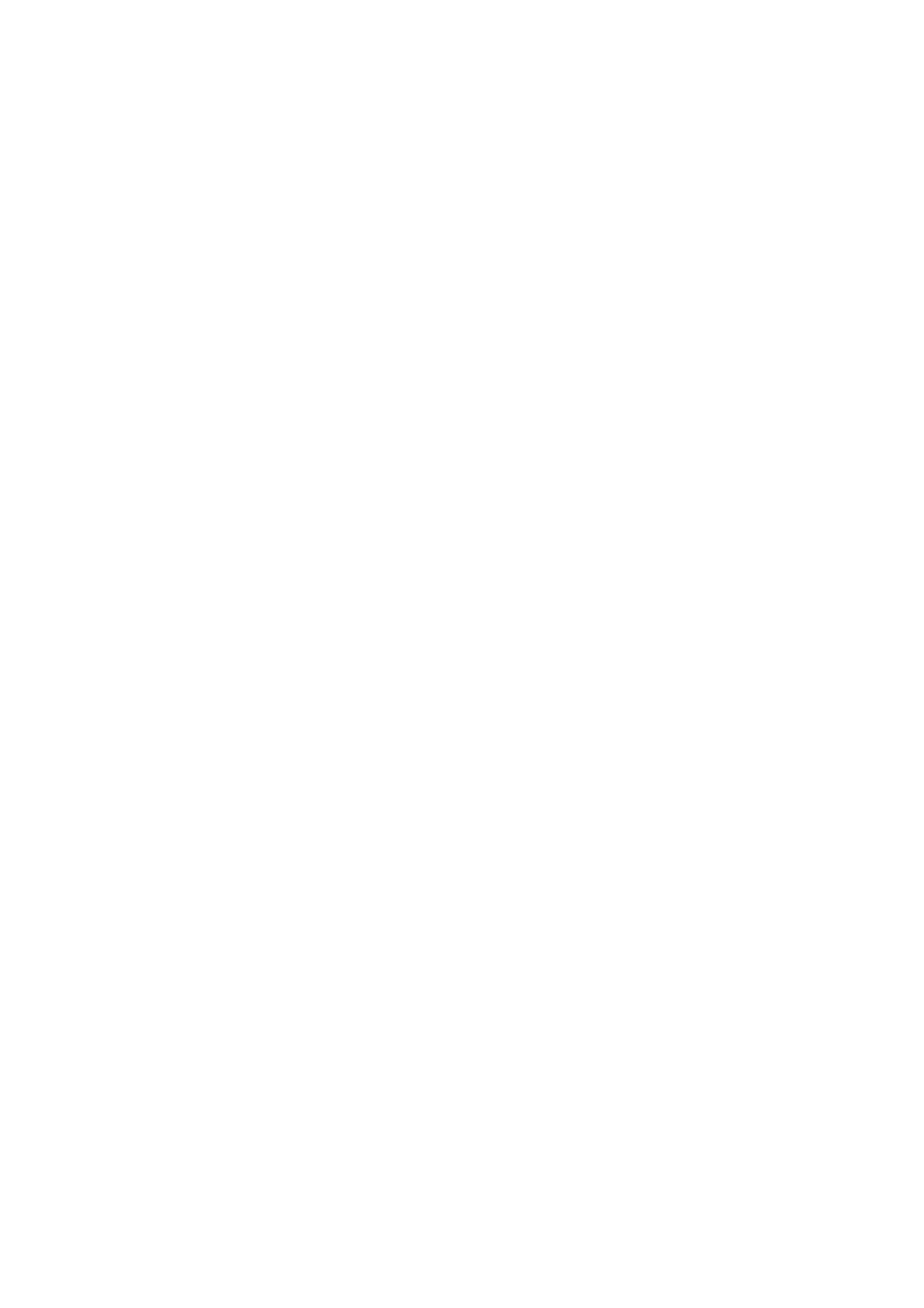# **Table of Contents**

|                  |               | <b>OVERVIEW OF THE NATIONAL PAYMENT SYSTEM IN TANZANIA </b> 193                |  |
|------------------|---------------|--------------------------------------------------------------------------------|--|
| 1.               |               |                                                                                |  |
|                  |               |                                                                                |  |
|                  | 1.2           |                                                                                |  |
|                  |               | 1.2.1                                                                          |  |
|                  |               | 1.2.2                                                                          |  |
|                  |               | 1.2.3                                                                          |  |
|                  | 1.3           |                                                                                |  |
|                  |               |                                                                                |  |
|                  |               | 1.3.1                                                                          |  |
|                  |               | 1.3.2                                                                          |  |
|                  |               | 1.3.3                                                                          |  |
|                  |               | 1.3.4                                                                          |  |
|                  |               | 1.3.5                                                                          |  |
|                  |               | 1.4 The role of other private and public sector bodies in payment systems  199 |  |
|                  |               | 1.4.1                                                                          |  |
|                  |               | 1.4.2                                                                          |  |
|                  |               | 1.4.3                                                                          |  |
|                  |               | The Advisory Council of the National Payment Systems (NPS)  199<br>1.4.4       |  |
|                  |               | The National Board of Accountants and Auditors (NBAA)  199<br>1.4.5            |  |
| $\overline{2}$ . |               | <b>SUMMARY INFORMATION ON PAYMENT MEDIA USED BY NON-BANKS  199</b>             |  |
|                  |               |                                                                                |  |
|                  | $2.2^{\circ}$ |                                                                                |  |
|                  |               | 2.2.1                                                                          |  |
|                  |               | 2.2.2                                                                          |  |
|                  |               | 2.2.3                                                                          |  |
|                  |               | 2.2.4                                                                          |  |
|                  |               | 2.2.5                                                                          |  |
|                  |               |                                                                                |  |
| 3.               |               |                                                                                |  |
|                  | 3.1           |                                                                                |  |
|                  |               |                                                                                |  |
|                  |               | 3.2.1                                                                          |  |
|                  |               | 3.2.2                                                                          |  |
|                  |               | 3.2.3                                                                          |  |
|                  |               | 3.2.4                                                                          |  |
|                  |               | 3.2.5                                                                          |  |
|                  |               | 3.2.6                                                                          |  |
|                  |               | 3.2.7                                                                          |  |
|                  |               | 3.2.8                                                                          |  |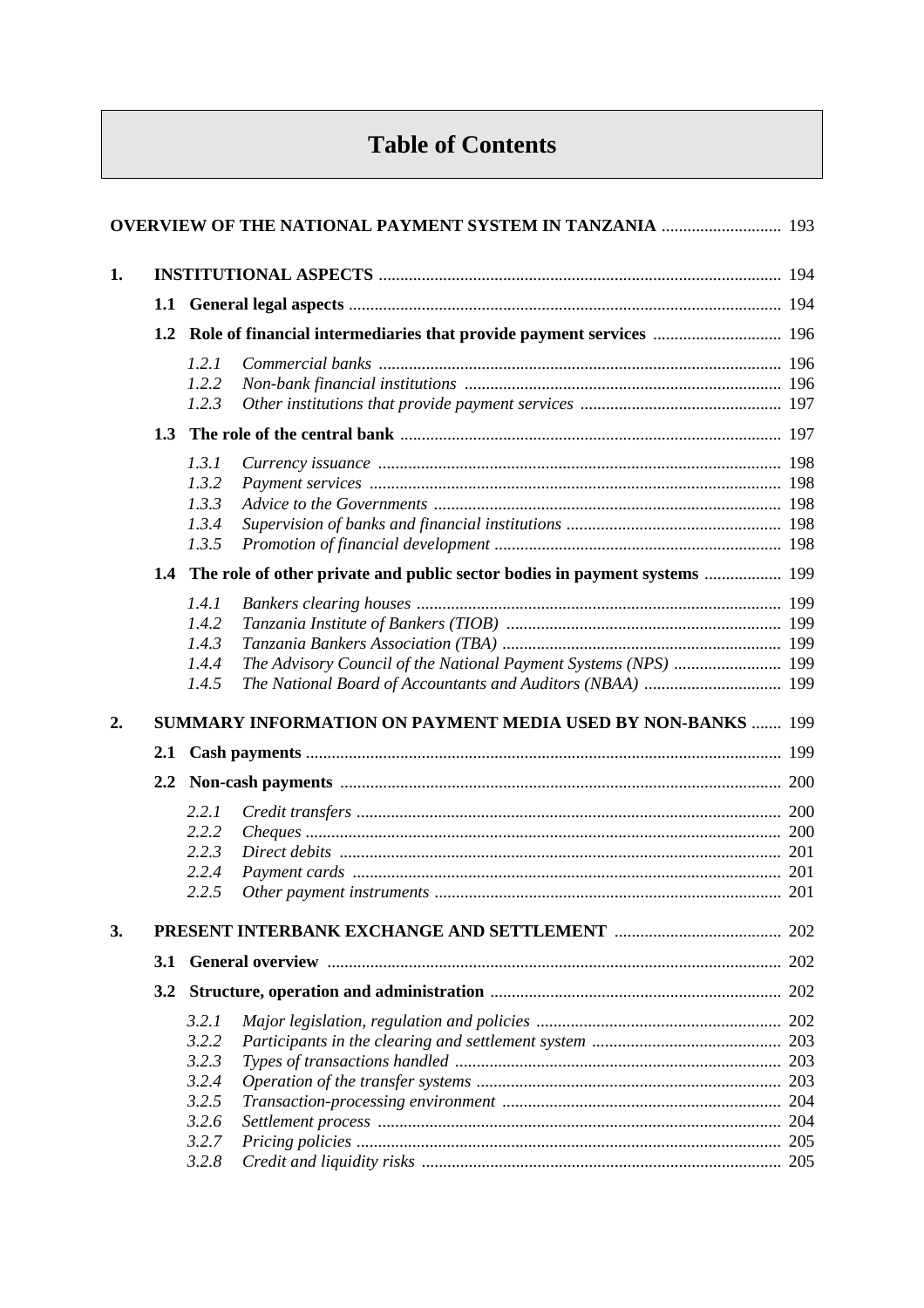| 4. |     | SPECIAL USE OF INTERBANK TRANSFER SYSTEMS FOR INTERNATIONAL |  |
|----|-----|-------------------------------------------------------------|--|
|    | 4.1 |                                                             |  |
|    |     |                                                             |  |
|    | 4.2 |                                                             |  |
| 5. |     | THE ROLE OF THE CENTRAL BANK IN INTERBANK SETTLEMENT        |  |
|    | 5.1 |                                                             |  |
|    |     |                                                             |  |
|    | 5.2 |                                                             |  |
|    |     |                                                             |  |
|    | 5.3 |                                                             |  |
|    |     |                                                             |  |
|    | 5.4 |                                                             |  |
|    |     |                                                             |  |
| 6. |     |                                                             |  |
|    | 6.1 |                                                             |  |
|    | 6.2 |                                                             |  |
| 7. |     |                                                             |  |
|    | 7.1 |                                                             |  |
|    | 7.2 |                                                             |  |
|    | 7.3 |                                                             |  |
|    | 7.4 |                                                             |  |
|    |     |                                                             |  |
|    |     |                                                             |  |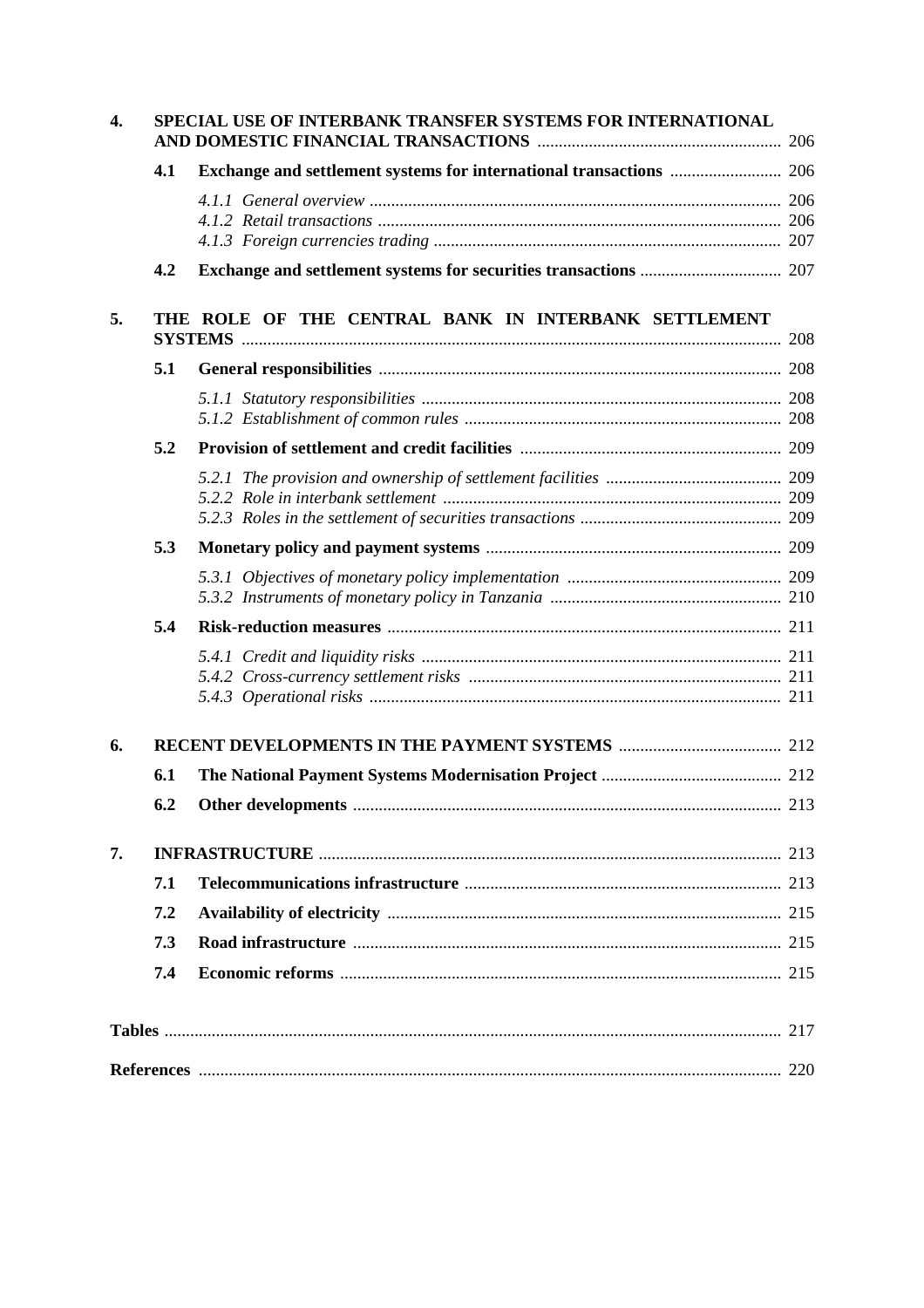#### **OVERVIEW OF THE NATIONAL PAYMENT SYSTEM IN TANZANIA**

Tanzania had a socialist-centrally-planned economy for about 30 years after independence with one state owned bank dominating the banking industry for about 25 years until 1993 when the financial industry was liberalised.

Cash has been the dominant payment instrument with little usage of cheques and telegraphic transfers as main debit and credit instruments respectively. There were no clearing houses until 1993 when one was introduced in Dar Es Salaam. Before then, clearing of paper-based instruments was purely on bilateral arrangements.

There had been no "free" financial markets<sup>1</sup> until 1993 when Treasury Bills started to be traded in a primary "free" market using the physical script. This is explained in detail in Section 4.2 (a).

There has been no comprehensive unified law governing payment, clearance and settlement systems.

As the existing payment systems are mainly cash based, most transactions and payments are effected outside the banking system. This has resulted in a trebling of currency in circulation over the last five years thus increasing transaction costs due to immobility and costs of printing and distribution. Currency distribution is done through central bank branches and custody centres within commercial bank branches.

Financial deepening2 has stood at about 30% over the last five years with cash believed to account for roughly about 40% of the total bank payments followed by cheques estimated to account for about 80% of all commercial bank paper based payments in the country.3

Banking coverage of population per branch is poor with a total of 14 banks in existence. Most banks are relatively new with limited coverage. The largest bank controls about 60% of the country's deposit money and handles approximately 80% of the total volume of cheques. Daily intra-bank cheque volume is estimated to be 50,000 items. It is the only bank with a nationwide coverage having over 130 branches up to district level. The second largest bank has 20 branches, all at a regional level, while other banks only have one to three branches, mostly concentrated in Dar Es Salaam.

Interbank clearing is manual with netting at end of day for settlement via clearing accounts held at the Bank of Tanzania (BOT). Comprehensive clearing rules exist. Interbank clearing in the cities within clearing houses latitudes is done in 3 days and a maximum of 28 days for remote clearing. The actual effect on customer accounts varies from 5 to 30 days or more depending on bank procedures.

Some banks use S.W.I.F.T. mainly for international funds transfer. While S.W.I.F.T. transfers can take up to 3 days before the beneficiary's account is credited other means such as telegraphic transfers can take weeks before the Tanzanian shilling cover is provided, even after payment has been cleared.

Tanzania launched a payment systems modernisation project in August 1996. Its primary objective is to modernise the country's payment, clearing and settlement systems in order to attain internationally acceptable best practices by decreasing risks and increasing convenience, affordability and timeliness of the systems. The other objectives are: to improve macro economic management

<sup>&</sup>lt;sup>1</sup> In the sense that before then, dealings in the money market were based on Government determined rates.

<sup>2</sup> Defined as M2/GDP.

<sup>&</sup>lt;sup>3</sup> Nonetheless, it is possible that payment statistics are substantially under-recorded since many transactions are conducted in the informal sector.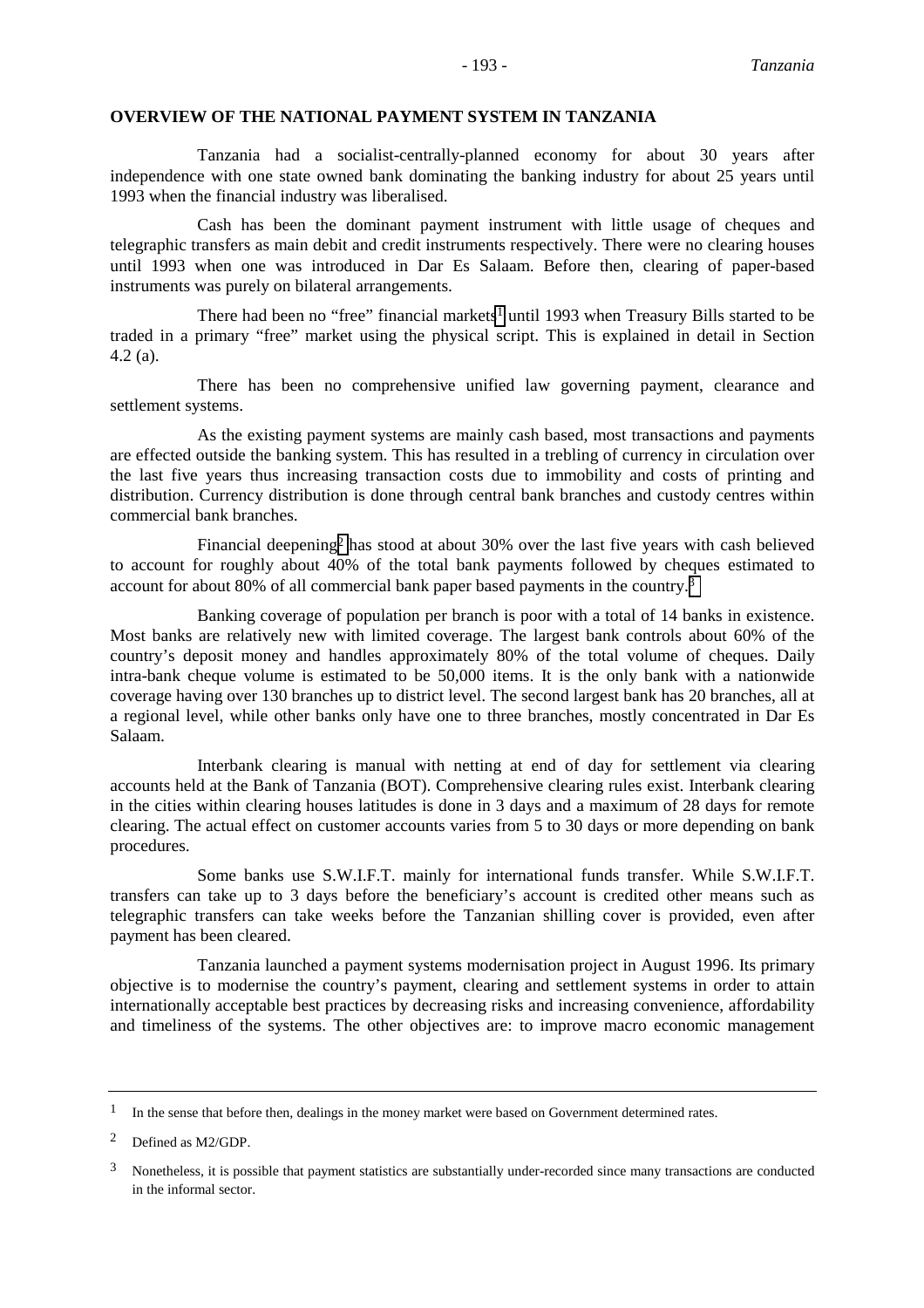capabilities; speed up exchange and settlement of funds and securities; and to migrate, in the long term, from cash to cash-less modes of payment.

Also along with this project are improvements which are currently in the implementation stage. These are: document processing using MICR technology; interbank communication network using the Bank of Tanzania backbone; media exchange processing using diskettes for bulk recurring payments; and transmission of domestic secured payment instructions using S.W.I.F.T. architecture.

There are factors that have contributed favourably to the process of modernisation which include: the country has been undergoing major political and economic reforms over the past decade; the financial sector and markets are being liberalised for both private and foreign investments; the fact that the current legal framework is rather fragmented and outdated, fraught with inadequacies and incapable of regulating the National Payment Systems; the public need for efficient payment systems to serve a new market economy; and the Bank of Tanzania management commitment to the project and a dedicated project team working on full time basis and in coordination with other Southern Africa Development Community (SADC) countries.

### **1. INSTITUTIONAL ASPECTS**

#### **1.1 General legal aspects**

There is no general legislation governing the payment systems in Tanzania, though the Bank of Tanzania maintains a close involvement in supervision and regulation. English/common law is the origin of the law in Tanzania, while the following is the key legislation, which directly touches on payment systems.

#### *(a) The Bills of Exchange Ordinance, Cap. 215*

The Bills of Exchange Ordinance, Cap. 215 is a statute in pari materia with the Bills of Exchange Act, 1882 of the United Kingdom.

#### *(b) The Evidence Act, 1967*

The Tanzanian evidence law has its origin in India and the United Kingdom. Part IV of the Evidence Act, 1967 provides for Bankers Books Evidence.

#### *(c) The Banking and Financial Institutions Act, 1991*

The Banking and Financial Institutions Act, 1991 (BAFI) was enacted to consolidate the law relating to the business of banking, to harmonise the operations of all financial institutions in Tanzania.

#### *(d) The Bank of Tanzania Act, 1995*

The purpose of this Act was to repeal and re-enact the Bank of Tanzania Act, 1965 so as to provide more definitively the regulatory and supervisory powers of the Bank of Tanzania over other banks and financial institutions. (For a fuller description of this, see Section 1.3.)

### *(e) The Cheques Act, 1969*

The Bills of Exchange Ordinance, Cap. 215, largely governs the use of cheques. The Cheques Act provides for the protection of bankers in relation to transactions concluded through payment by use of cheques and other related instruments.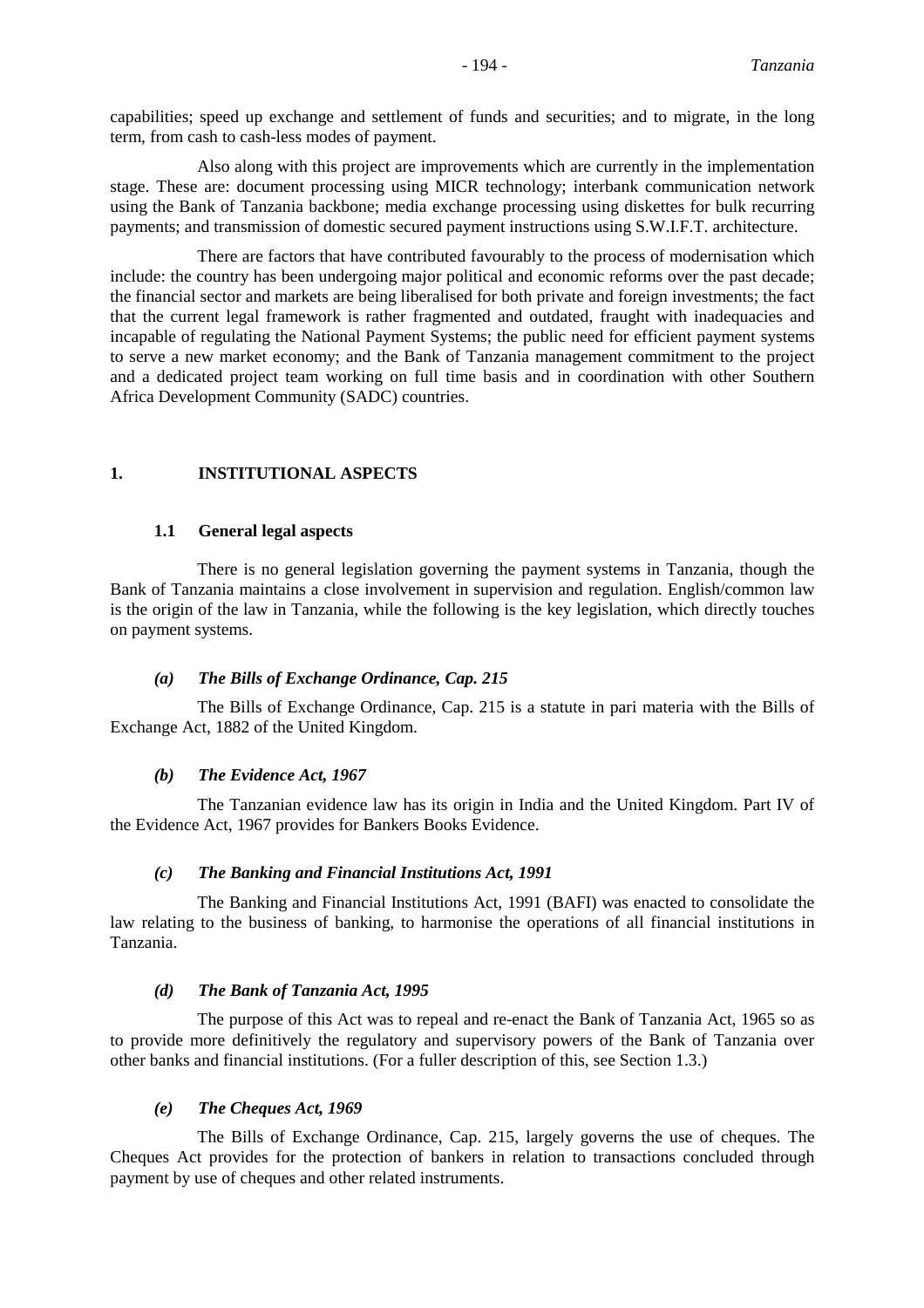### *(f) The Bankruptcy Ordinance, Cap. 25*

The Ordinance regulates individuals' and partnerships' insolvency proceedings. However, the ordinance is inapplicable to body corporates like banks.

### *(g) The Capital Market and Securities Act, 1994*

The Capital Market and Securities Act, 1994 was enacted to promote and facilitate the development of an orderly, fair, efficient capital and securities market in Tanzania.

### *(h) The Fair Trade Practices Act, 1994*

The Act encourages competition in the economy. It prohibits restrictive trade practices, regulates monopolies and their concentration of economic power and prices. The Act is also intended to protect the consumer against alltrade malpractice and also provides for other related matters.

### *(i) The Government Loans, Guarantees and Grants*

The Act was enacted to revise and consolidate the written laws relating to loans raised and guarantees given by the government and to provide for the acceptance of grants made to the government and for matters connected therewith and incidental thereto.

### *(j) The Arbitration Ordinance Cap. 15*

The ordinance governs arbitral proceedings referred to the Arbitrators but otherwise triable by the High Court.

### *(k) The Contract Ordinance, Cap.433*

The Ordinance provides for most of the principles of contract law.

### *(l) The Companies Ordinance, Cap. 212*

The Ordinance regulates activities and affairs of all companies incorporated and or registered to do business in Tanzania. It further provides for the winding up procedures of companies incorporated under it.

### *(m) The Civil Procedure Code, 1966*

The Civil Procedure Code is a procedural law which proscribes procedures for disposal of civil suits instituted in the High Courts and courts subordinate thereto (Resident Magistrates and District Courts). It provides for procedures through which the court can restore a right to an aggrieved citizen.

### *(n) The Penal Code, Cap.16*

The Penal Code codifies criminal offences and provides for punishments thereof. The code makes it an offence for a person to obtain money or credit by cheque without having sufficient funds.

### *(o) Transfer of Business (Protection of Creditors) Ordinance, Cap. 398*

This ordinance is intended to protect creditors and even in the event that a debtor, who is a body corporate, intends to transfer either wholly or substantial part of its business to another person/or body corporate.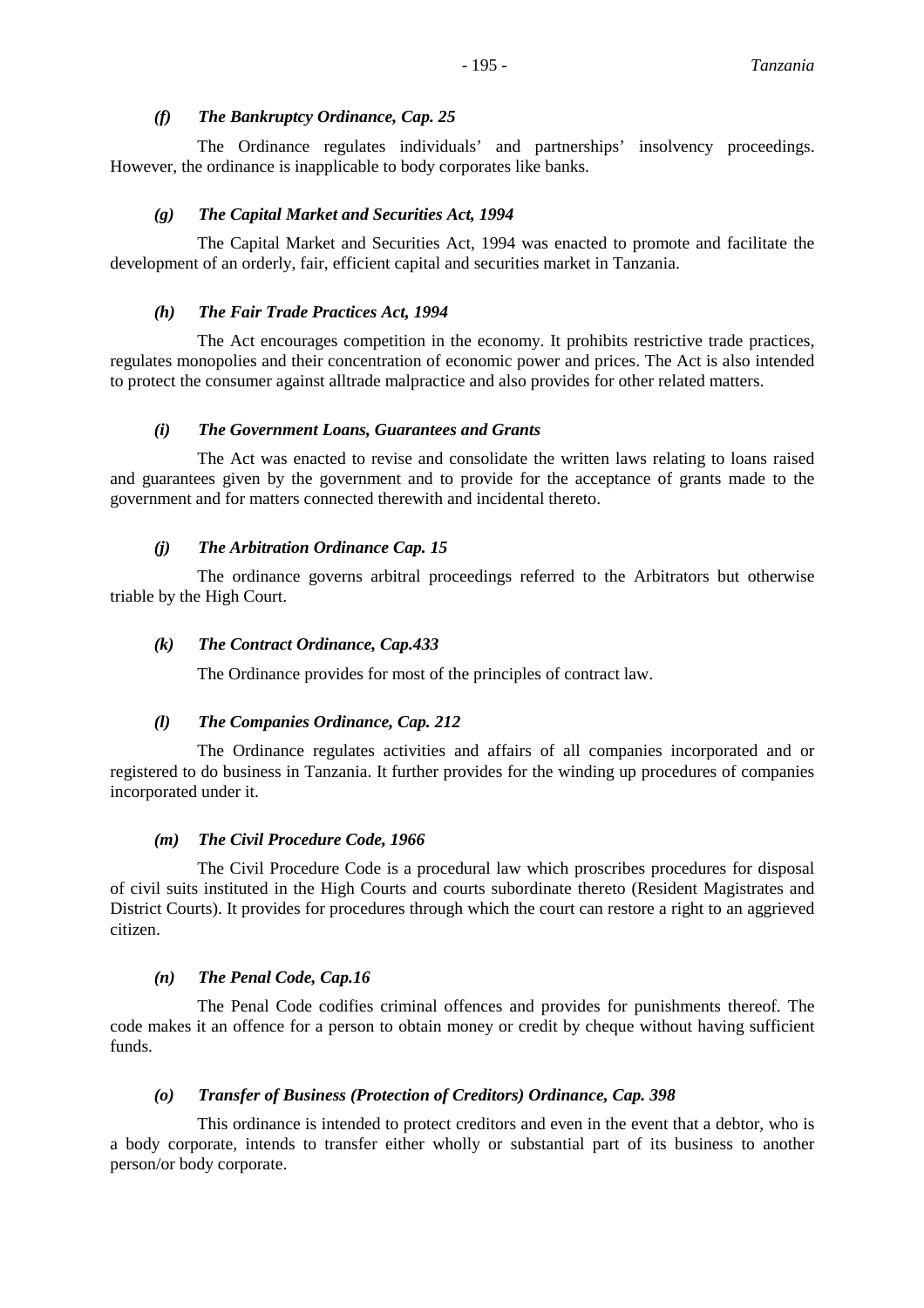### **1.2 Role of financial intermediaries that provide payment services**

Two broad categories of financial intermediaries in the banking system exist, namely: commercial banks and non-bank financial institutions. Their number, as of August 1997, subdivided into local and foreign institutions, are given in the following table:

| <b>Institutions</b> | <b>Total number</b> | <b>Local owned</b> | <b>Foreign owned</b> |
|---------------------|---------------------|--------------------|----------------------|
|                     |                     |                    |                      |
|                     |                     |                    |                      |

# *1.2.1 Commercial banks*

These are deposit money banks that incur liabilities in the form of deposits payable on demand and transferable by cheque or otherwise in making payments. They lend and provide other banking services, including payment services, to the public. The 14 licensed commercial banks have approximately 170 branches.

For the year ended June 1996, commercial banks' credit to all sectors of the economy declined by Tanzania Shilling (TZS) 136.1 billion, or 50.2%, when compared with the previous year. On the other hand, within the same period deposits, excluding house accounts liabilities and Government deposits, increased by TZS 72.1 billion or 13.7%. Foreign currency deposits continue to dominate the increase in commercial banks deposits, accounting for 39.3% of the recorded growth in deposits. Time deposits accounted for a mere 10.8%, while Savings and Demand Deposits, contributed 31.2% and 18.7% respectively.

Membership of the Clearing House is restricted to commercial banks while other non-bank financial institutions which are also deposit taking institutions participate in the clearings via agency agreements with member banks.

### *1.2.2 Non-bank financial institutions*

These are grouped into deposit and non-deposit taking financial institutions.

# *(a) Deposit taking institutions*

They are deposit taking but incur liabilities in forms other than demand deposits, say time and savings deposits Also they mobilise deposits, offering various types of deposit schemes (in Tanzanian Shilling and foreign exchange); providing banking services (other than cheque accounts) and participate in money market operations. For example, Tanzania Postal Bank, which is popular for small value savers, uses Tanzania Posts Corporation offices on agency agreement to service remote parts (including rural areas) of the country.

### *(b) Non-deposit taking institutions*

These can be grouped as follows:

- institutions offering leasing and hire purchase services this service had been monopolised by one state-owned company until the Banking and Financial Institutions Act of 1991 was enacted, then other companies started to compete;
- institutions offering development finance these provide long-term finance to the public and private sector in the form of loans for medium to large-scale investment. Due to stiff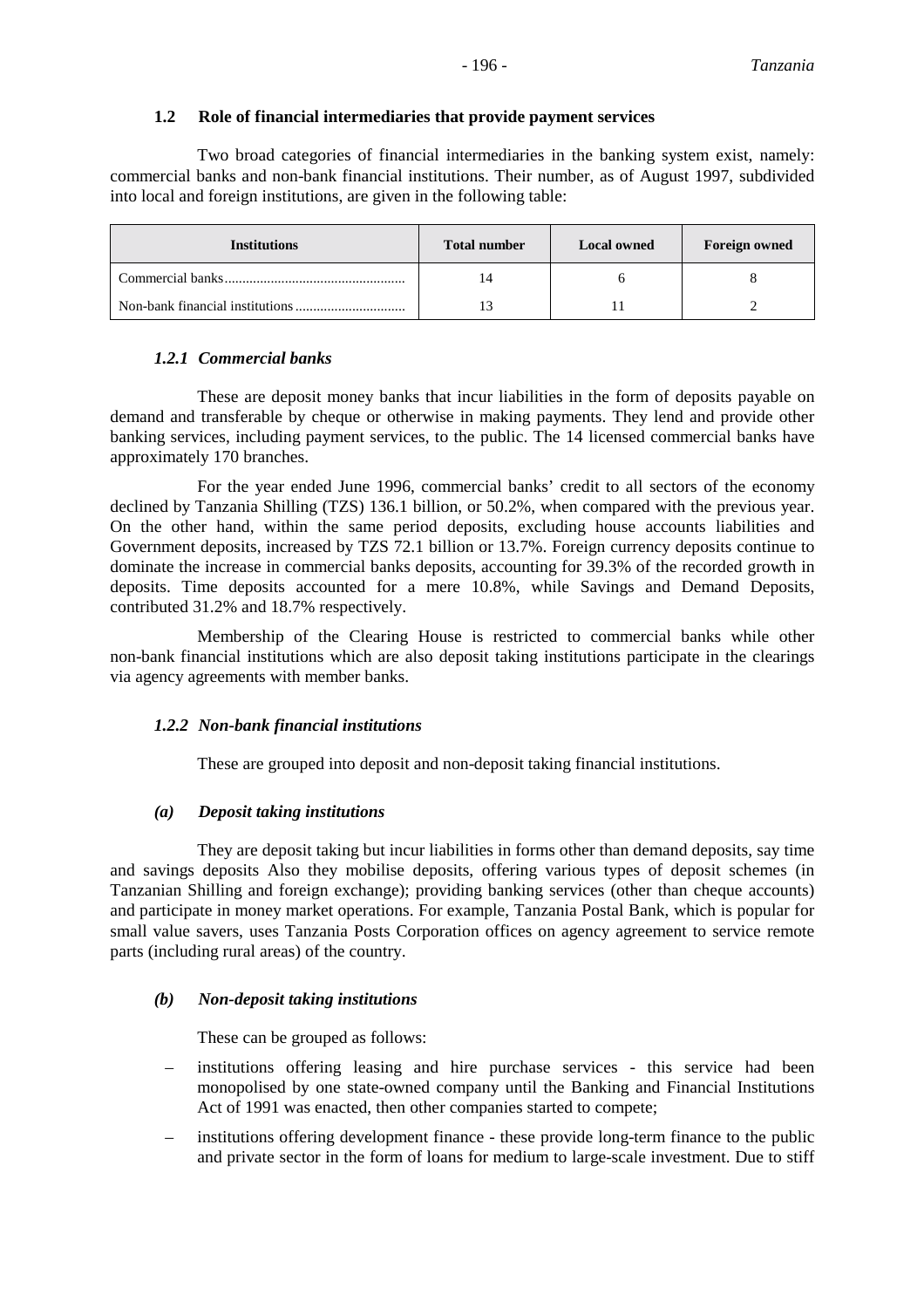competition from commercial banks these institutions are planning to become merchant banks;

– institutions offering pension funds and insurance services - the most active of all groups in terms of outreach, volume and frequency of payments. They include:

### *(i) Pension funds*

National Provident Fund (NPF) - with branches in all regions acting as collecting centres for statutory pension collections from all salaried non-parastatal employees. Parastatal Pension Fund (PPF) has neither branches nor any operations outside its Dar Es Salaam head office. It caters for parastatal employees only.

### *(ii) Insurance companies*

One insurance company, the National Insurance Corporation (NIC), has the sole monopoly with collection and payment centres throughout the country. A bill has, however, been passed to allow introduction of private insurance and a review of the pension structure is in the pipeline.

### *1.2.3 Other institutions that provide payment services*

They are grouped into four major categories.

### *(a) Bureau de change institutions*

They provide a retail foreign exchange market. As non-bank currency shops, they are not allowed to participate in the Interbank Foreign Exchange Market.

### *(b) Sundry institutions*

They offer auxiliary intermediation or support services to the national payment systems. For example, Tanzania Posts Corporation which, in addition to its traditional postal services, provides payment services through: postal mail transfers and local postal telegraphic transfers. Tanzania Posts Corporation has about 200 outlet offices throughout the country.

### *(c) Savings and Credit Co-operative Societies (SACCOS)*

These are primarily small member-owned societies of cooperative movements that are active in some parts of the country. About 450 SACCOS are in operation in Tanzania. They are potential intermediaries between the banking sector, the rural areas and micro-businesses.

### *(d) Non-government organisations*

Primarily societies of cooperative movements that mobilise and allocate untapped financial resources. Due to their limitation in scope and finance they target certain groups of people fitting into their scope of operation.

# **1.3 The role of the central bank**

The Bank of Tanzania (BOT) Act, 1965 and its 1995 update spell out that the BOT is empowered as a central bank with the primary objective to formulate and implement monetary policy, directed to the economic objective of maintaining price stability over time. The Bank has also subsidiary functions that include currency issuance, bankers' bank, Governments' bank, the advisor to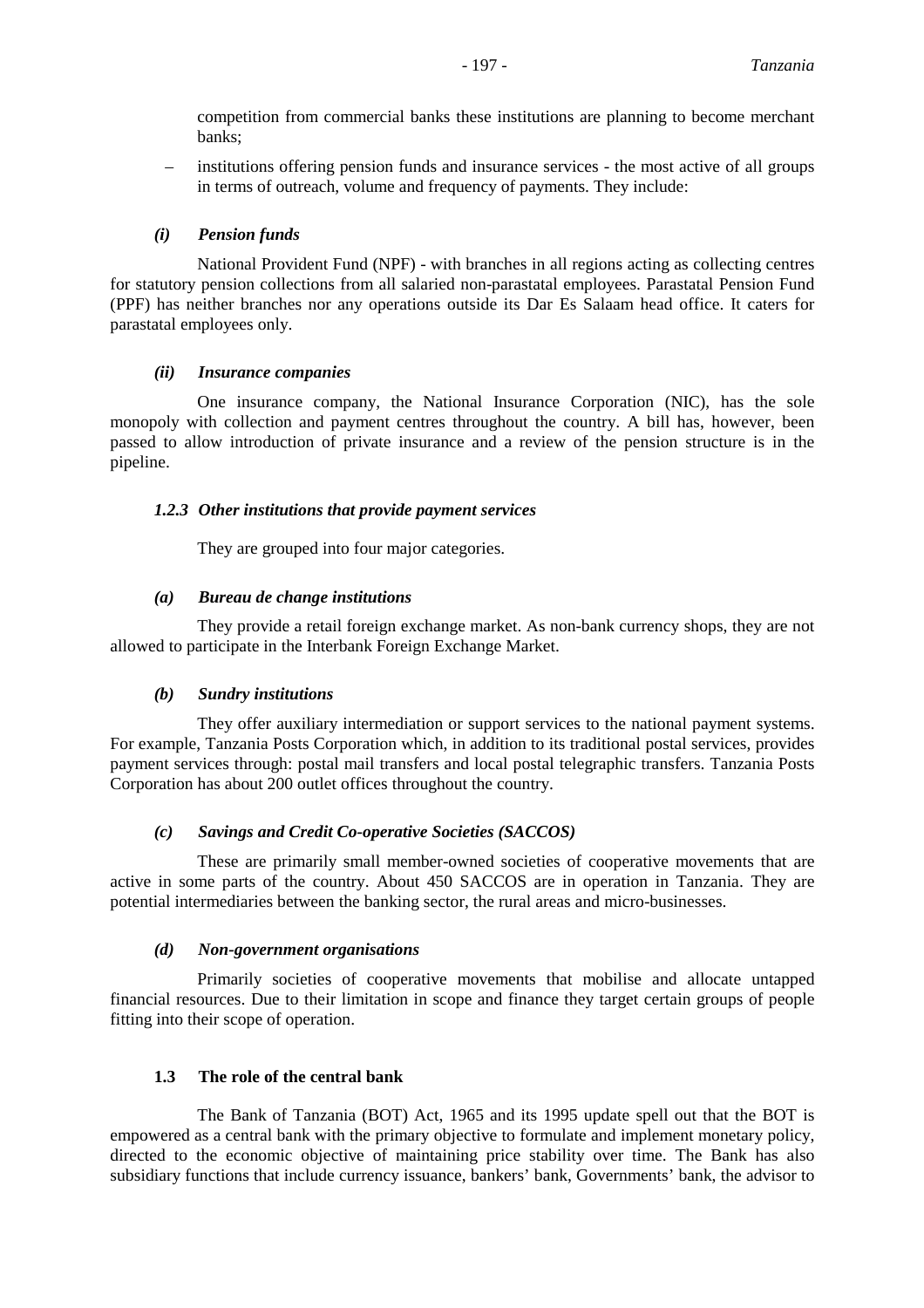the Governments,  $4$  the guardian of the country's international reserves, supervision of banks and financial institutions and promotion of financial development.

#### *1.3.1 Currency issuance*

The Bank has the sole right to issue notes and coins in Tanzania. The stocks of note and coins are distributed through Bank of Tanzania headquarters, its 4 branches and 6 safe custody centres at various commercial bank branches which were established under agreements.

#### *1.3.2 Payment services*

The Bank provides central clearance and settlement facilities for interbank transactions.

The Bank of Tanzania accepts deposits to act as prudential reserves for commercial banks (i.e. the minimum reserve); discounts commercial and government paper; and has the commitment to act as lender of last resort to these banks.

The Bank is also the banker and the fiscal agent for the Governments. The Bank may make temporary advances to the Governments through its overdraft facility, subject to repayment within 180 days and through purchases (direct or rediscounting) of Treasury Bills issued by the Governments, which mature not less than 12 months from the date of issue.

The Bank is the depository of the official external assets of Tanzania, including gold and foreign currency reserves. Guarding international reserves may imply the determination of buying and selling rates of gold and foreign exchange in foreign exchange markets and/or the buying and selling of reserve assets for the purpose of sustaining the national currency's external value.

#### *1.3.3 Advice to the Governments*

The Bank may advise the Governments on matters relating to its functions, powers, duties, the credit condition in Tanzania or proposing measures and transactions relating thereto.

#### *1.3.4 Supervision of banks and financial institutions*

The Bank insures that commercial banks and other financial institutions conduct their business on sound prudential basis and according to the various laws and regulations in force. It includes the supervision of banking conduct and the licensing of financial institutions in accordance with the Basle Committee recommendations.

#### *1.3.5 Promotion of financial development*

The Bank has a responsibility to establish an effective financial system. In this respect it has to facilitate advanced clearing and transfer systems and the availability of necessary banking services, for example, deposit facilities and loan facilities, availability of certain specialised institutions<sup>5</sup> and facilitation of a money market, a capital market and a foreign exchange market.

<sup>&</sup>lt;sup>4</sup> The United Republic of Tanzania contains the Union and Zanzibar Governments.

<sup>5</sup> Which could be represented, for example, by an industrial development bank and/or an agricultural development bank and micro-finance institutions.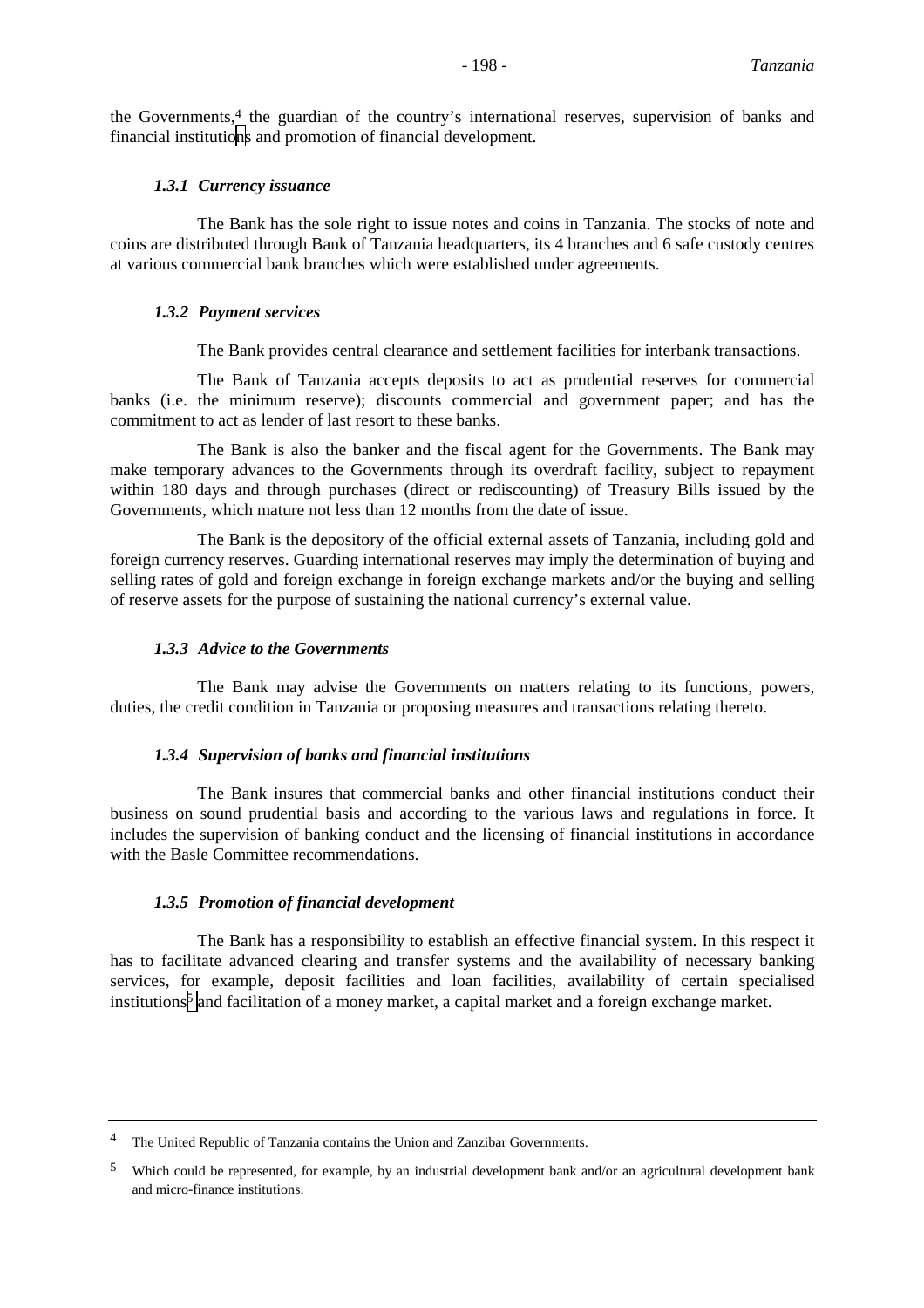#### **1.4 The role of other private and public sector bodies in payment systems**

Other entities that play a role in the Tanzania payments system include those that provide specialised clearing services, setting National Payment Systems policies and accounting standard-setting or rule-writing functions.

### *1.4.1 Bankers clearing houses*

Three Bankers Clearing Houses situated in three major cities were introduced in 1993, 1996 and 1997 respectively. Membership is limited to licensed commercial banks. Their main role is to facilitate the clearance of interbank instruments, principally cheques.

### *1.4.2 Tanzania Institute of Bankers (TIOB)*

Its main role is to act as a regulatory and disciplinary body for banking professionals and conduct all bankers professional research and examinations. Membership is restricted to corporate members (commercial banks and financial institutions as indicated in 1.2) and individual members from the corporate members.

### *1.4.3 Tanzania Bankers Association (TBA)*

TBA is an association of banks for safeguarding matters of common interest to members (all licensed deposit taking banks). It is the owner, manager and operator of the clearing houses.

### *1.4.4 The Advisory Council of the National Payment Systems (NPS)*

It is an apex body for decision-making on issues pertaining to payment systems. Its members are heads of all NPS stakeholders.<sup>6</sup> The council has 4 working level committees dealing with Standards, Operations, Legal-Regulatory and Automation issues pertaining to payment systems.

### *1.4.5 The National Board of Accountants and Auditors (NBAA)*

An authority and regulatory body for accounting and auditing standardisation.

# **2. SUMMARY INFORMATION ON PAYMENT MEDIA USED BY NON-BANKS**

### **2.1 Cash payments**

The Bank of Tanzania currently issues notes in 7 denominations; TZS200, TZS500, TZS1,000, TZS5,000, TZS10,000, TZS20 and TZS10. As of June 1996, total notes in circulation was 2.6%, 9.7%, 27.9%, 20.9%, 37.6%, 0.2% and 0.0% respectively in terms of percentages. Proportion of notes in relation to value of total currency in circulation was 98.2%.

The Bank also issue coins in 10 denominations: -/05, -/10, -/20, -/50, 1/-, 5/-, 10/-, 25/-, 50/- and 100/-. As of June 1996, the percentage of total coins in circulation was 0.2%, 0.1%, 0.9%, 1.1%, 4.0%, 9.7%, 16.8%, 20.3%, 0.3% and 46.7% respectively. Proportion of coins in relation to value of total cash in circulation was 1.8%.

<sup>6</sup> These are all heads of banks and non-bank financial institutions.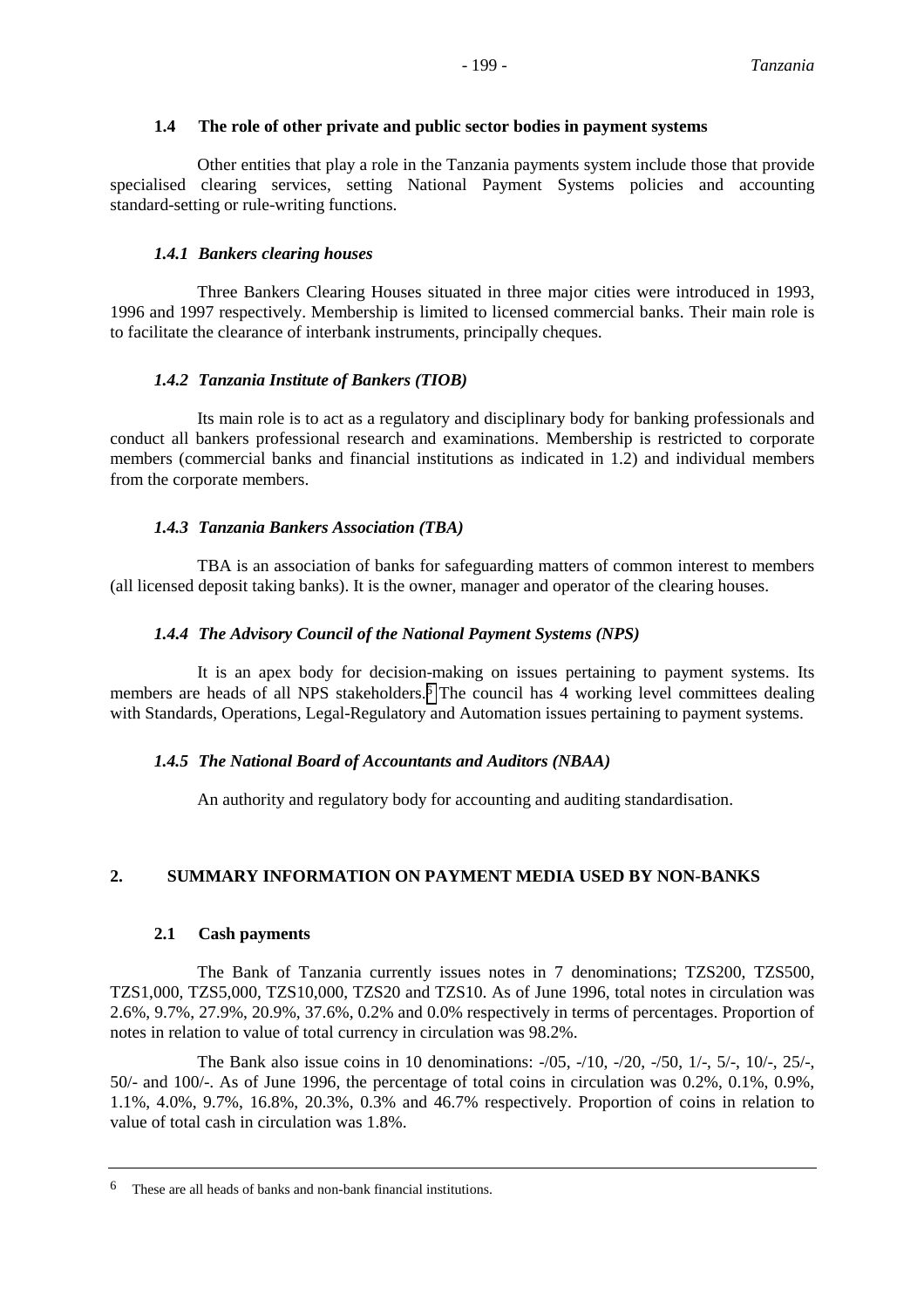During the year ended June, 1996, the extended broad money  $(M3)^7$  recorded a growth rate of 16.3%, while broad money  $(M2)^8$  was 14.4% and narrow money  $(M1)^9$  was 13.4%.

The usage of cash relative to other payments over the past five years has diminished insignificantly. There were no significant developments of other cash payment substitutes, e.g. plastic payments, during the period.

#### **2.2 Non-cash payments**

#### *2.2.1 Credit transfers*

Banks effect transactions for credit transfer systems using telegraphic transfers (TT) and mail transfers (MT). Fund transfers through telegraphic transfers are relatively reliable and faster for intrabank or interbank transactions. Coded telex messages perform the transfers. Transfers through mail transfer are popular for local inter-branch payments and non-local payments where telecommunications is not available or is unreliable.

Two options are available:

- the originating bank branch communicates through its head office, which communicates with the head office of the receiving bank before the transfer is effected to the respective branches; or
- the paying bank submits a banker's payment cheque, draft or clearance transfer vouchers which may contain funds for a number of payees with attached breakdown instructions to an agent bank head office.

On receipt of the instrument, an agent bank transfers funds directly by a TT or MT to its branch at the destination. The agent bank presents the item at the local clearing house for settlement purposes.

The main users of the credit transfer mechanism are corporate customers and banks with customers in places where the paying bank has no branch.

#### *2.2.2 Cheques*

The usage of cheques is increasing slowly. In 1994, the Dar Es Salaam Clearing House (DBCH)10 cleared about 415,000 items for a total value of about TZS 828bn. On a daily basis this works out to about 1800 - 2000 items for a value of TZS3.5 - 4.0bn. Currently, there are three clearing houses estimated to clear between 2,000 - 2,500 items per day.

Only commercial banks that maintain current accounts with the central bank and the central bank are allowed to issue cheques.

The low level of confidence in cheques, particularly in private transactions, is due to several reasons. Key amongst these are the problem of issuing cheques without sufficient funds<sup>11</sup> in

<sup>7</sup> Extended Broad Money - defined as a sum of Broad Money (M2) and foreign currency deposits.

<sup>8</sup> Broad Money - defined as sum of Narrow Money (M1), time deposits and savings deposits.

<sup>&</sup>lt;sup>9</sup> Narrow Money - defined as sum of currency in circulation outside banks plus demand deposits.

<sup>10</sup> The first clearing house to be introduced in the country in 1993.

<sup>&</sup>lt;sup>11</sup> Although the Penal Code, Cap. 16 of the laws of Tanazia declared this a criminal offence, its enforcement has proven to be cumbersome.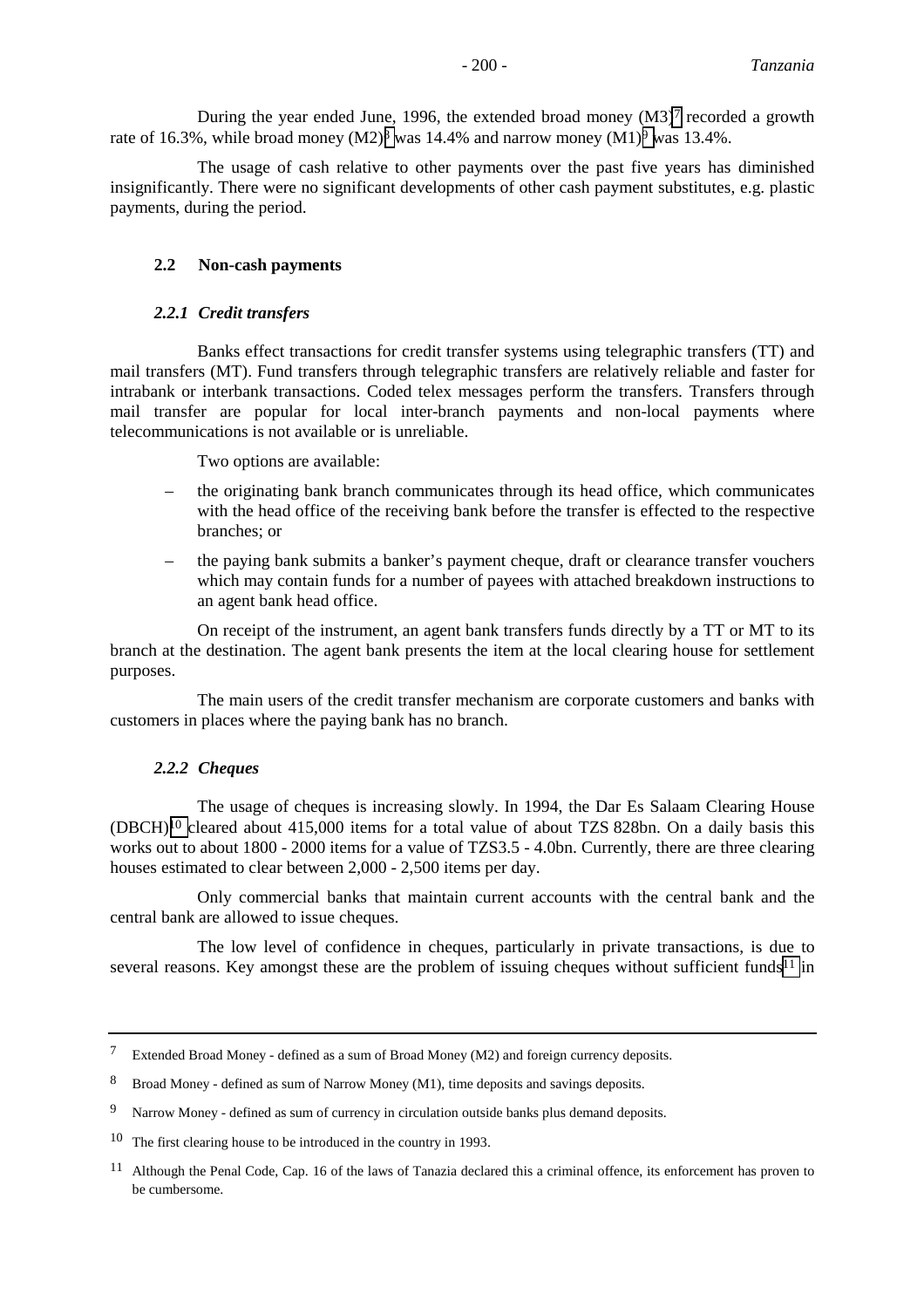the account and delays in the clearing system - it takes up to 28 days or more in remote parts of the country (it used to be months) - which increases the chance of fraud and forgery.

However, the paper cheque remains the most frequently used non-cash payment instrument in Tanzania. The majority of cheques are written by businesses for corporate, salary and pension payments. Generally, few individuals write cheques mainly because personal cheques are normally not accepted due to, among other reasons, the absence of unique identification.

#### *2.2.3 Direct debits*

Some banks provide direct debit services to their customers by use of "Standing/Bankers orders". This service is not common and is limited for intra-bank transactions. However, some customers use it for recurring loan repayments, insurance premiums, water and electricity bills payments, house rents and hire purchase instalments. The total number of direct debit transactions per any given time cannot be determined with any reasonable degree of confidence.

#### *2.2.4 Payment cards*

Plastic cards are not issued for local payment use by the banking industry nor by non-bank financial institutions. However, there are utility organisations issuing prepaid cards for bill-paying services including: payment of electricity bills (using a "pay as per your electricity consumption" pre-paid card) introduced in 1996 by an electricity company and payment of phone bills by magnetic stripe cards introduced by telecommunications companies.

#### *2.2.5 Other payment instruments*

There are a number of other payment instruments issued by some banks. These include:

### *(a) Banker's payment cheque*

Usually drawn by banks on themselves to settle their obligations. Customers (even the Government) of the bank may apply for banker's cheques in order to make payments under special arrangements. Customers pay commission for using the services of banker's cheques.

#### *(b) Promissory notes*

The applicant signs a promissory note undertaking to make the payment on due date. However, to effect payment, the signatory can issue a cheque, give a mandate for his account to be debited or even deliver cash to the bank to meet his obligation.

#### *(c) Travellers cheques*

One bank issues its own local travellers' cheques in different denominations. It clears them like any other intra-bank cheque. The traveller's cheques are drawn on the bank's head office with its branches acting as selling agents that remit the proceeds to the head office. The travellers' cheques are sent to head office by courier when encashed by a branch. Other banks handle international traveller's cheques only.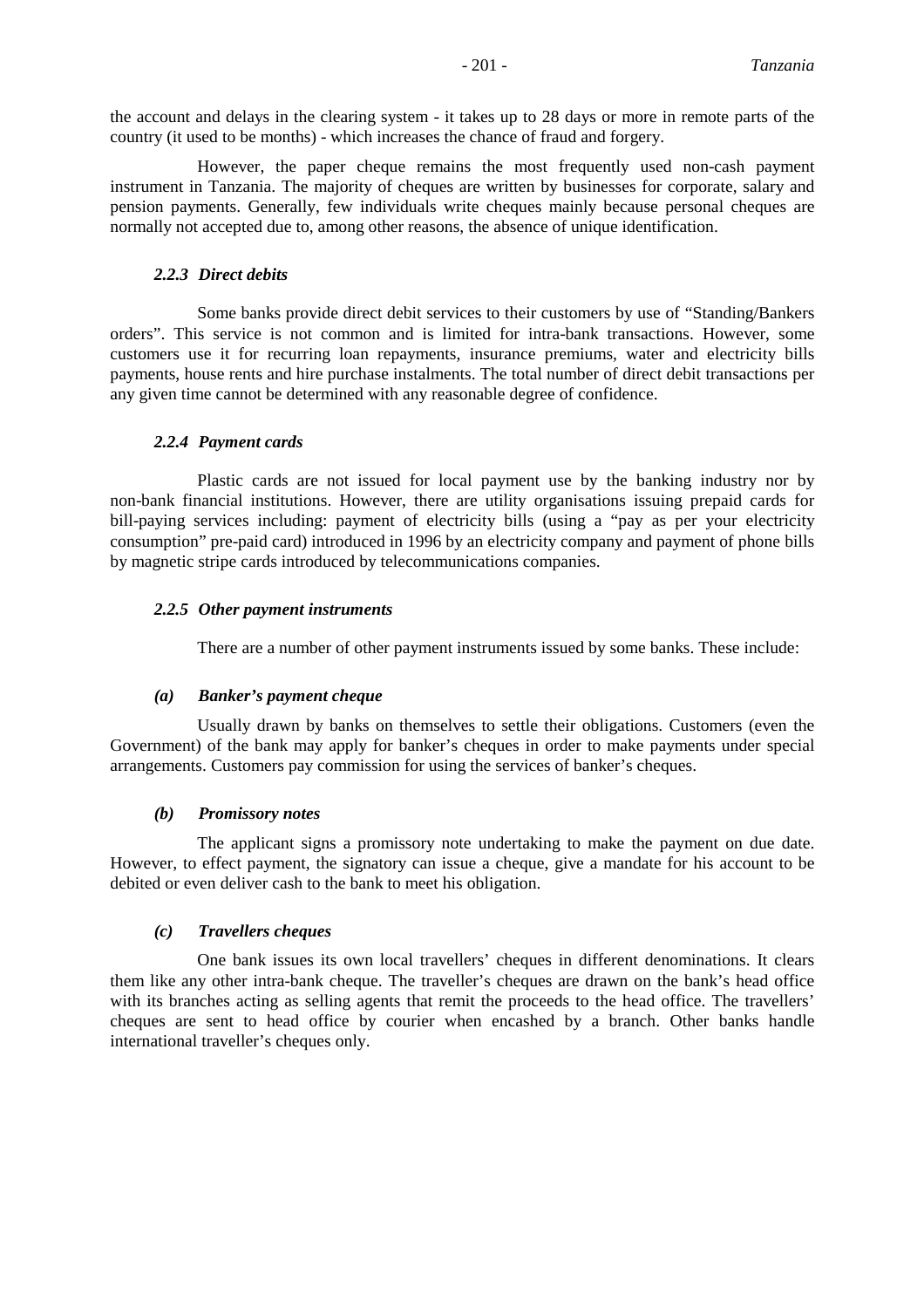### **3. PRESENT INTERBANK EXCHANGE AND SETTLEMENT**

#### **3.1 General overview**

Generally, all interbank payments are first cleared between banks locally, usually through either bilateral agreements<sup>12</sup> or a local clearing house, before being cleared and settled between non-local branches of the same bank via intra-bank clearing mechanism.

Practically, the interbank clearing can be grouped into two separate major sub-systems: local clearings - within clearing house localities and non-local clearance - between up-country<sup>13</sup> branches (where there is no clearing house).

Dar Es Salaam Bankers Clearing House (DBCH) was established in July 1993. It was the first clearing house in the country, with the objective of, amongst others, making arrangements for the speedy and economic collection of cheques, bills and other documents payable or deliverable at or through the offices of the members of the clearing house. It has a comprehensive set of rules which adequately describe the procedures for clearing cheques throughout the country in equitable terms. Later two more clearing houses were established, in 1996 and 1997 respectively. All are bound by the same rules as for the DBCH. All clearing processes in clearing houses are manual.

Within the city or town where a clearing house is situated, the rules provide for an exchange of cheques each morning at the clearing house. These facilities are located in the Bank of Tanzania premises. The rules allow 3 days clearing in the cities and a maximum of 28 days for remote clearing. Settlement is on multilateral net basis over banks' current accounts at the Bank of Tanzania at the end of day.

There has been a general decline in use of DBCH in terms of average daily number of cheques being cleared. On the other hand, the total value of all cheques being cleared each day, on average, has been increasing modestly, as has the average value per cheque. The net settlement, on average, reduces by about 56% the total value being netted. In these cases the concentration of deposits of one bank is not as large as those controlled by the biggest bank in the country.

#### **3.2 Structure, operation and administration**

### *3.2.1 Major legislation, regulation and policies*

There is no specific legislative framework governing the operations of the Tanzania payment systems in general nor is there legislation for clearing and/or interbank settlement.

The instruments mostly handled through the clearing houses are cheques, drafts, mail transfers and other bills of exchange. They are subject to the provisions of the Bills of Exchange Ordinance, 1882 and the Tanzania Cheques Act, 1969.

The operations of all interbank clearings are subject to regulations and rules set by members, through the Tanzania Bankers Association and the Bank of Tanzania. Membership of the clearing houses is open to any bank which, in the opinion of the Bank of Tanzania, is eligible for membership and agrees to the regulations and rules governing the operations of the clearing house.

The administrative body of the clearing houses is the Committee of Management consisting of the Governor or Deputy Governor of the Bank of Tanzania (ex-officio chairman) and all the managing directors of commercial banks who are members of the clearing houses.

<sup>&</sup>lt;sup>12</sup> In regional towns where there is no clearing house, banks have designated branches where they meet to exchange instruments bilaterally.

<sup>&</sup>lt;sup>13</sup> Up-country for this purpose means remote parts of the country, i.e. away from clearing house localities.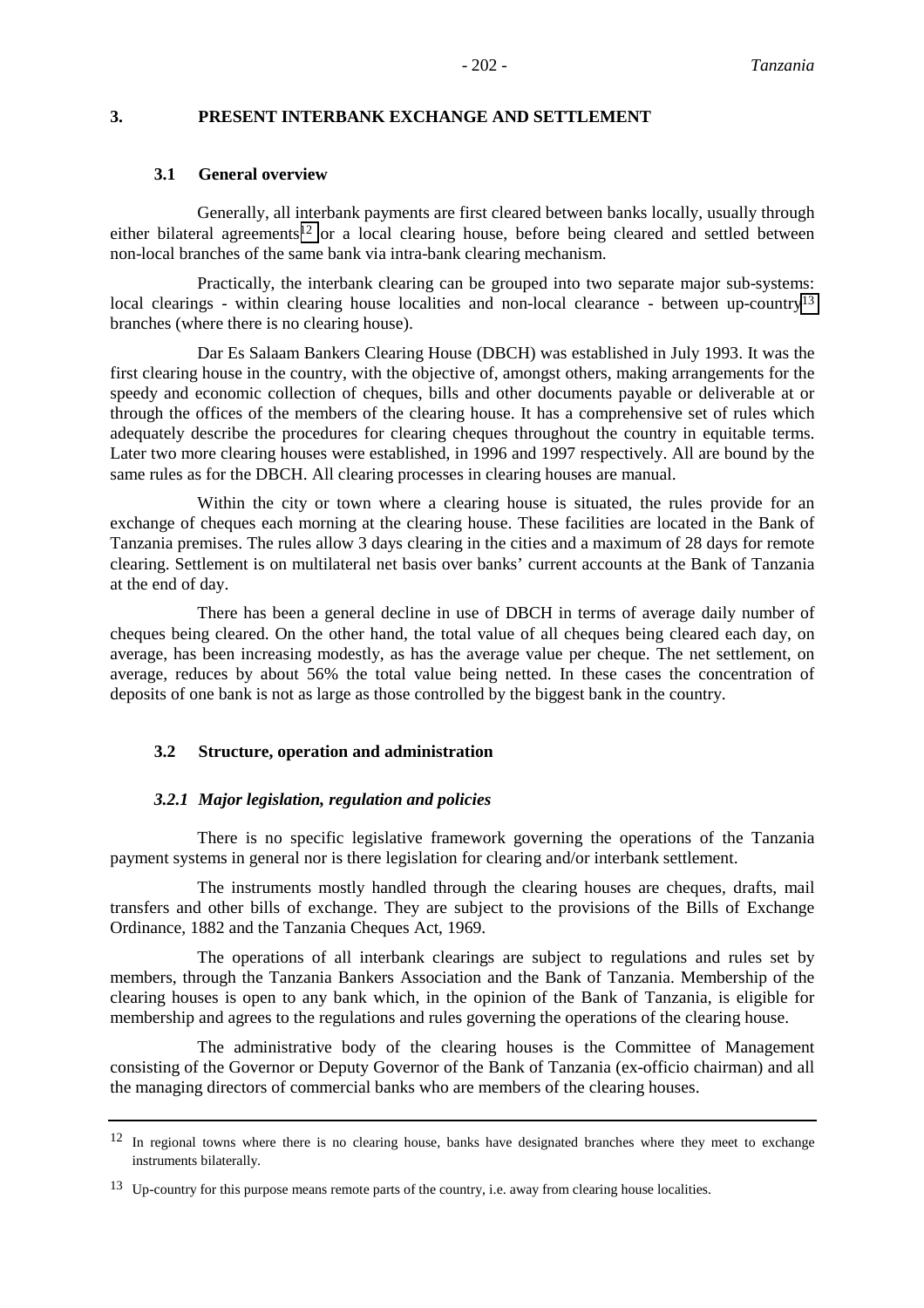Any new bank licensed thereafter becomes a member of the clearing house by applying to the Bank of Tanzania using a special form. The application for membership is discussed and decided at the next meeting of the Committee of Management whose decision is final.

#### *3.2.2 Participants in the clearing and settlement system*

Fourteen banks, including the Bank of Tanzania, are currently settlement members of the clearing houses. They forward the clearing instruments to the clearing house through their central accounting/clearing departments.14 The practice is that bank branches do not directly participate in interbank clearing; they pass their instruments through their clearing departments, which are situated in the head offices of each bank in Dar Es Salaam.

All other non-bank financial institutions participate in the clearing arrangements through commercial banks.

#### *3.2.3 Types of transactions handled*

Only interbank transactions as described in the rules and regulations for the clearing houses are handled in the clearing houses, these include: cheques, drafts, mail transfers, clearance transfer vouchers, direct debits and sight bills of exchange.

Banks maintain at the Bank of Tanzania the following accounts: Local Currency Current account (clearing account), a United States Dollar (USD) account and Statutory Minimum Reserve (SMR) account. There are also separate accounts for government securities held by banks and on behalf of their customers.

#### *3.2.4 Operation of the transfer systems*

#### *(a) Local clearings*

Within a clearing house area, rules provide for an exchange of cheques each morning between 10.00 a.m. and 10.30 a.m. at the clearing house. Upon completion of the exchange, a multilateral net settlement position is manually calculated and the banks are notified of their net positions, usually by 11.00 a.m. Posting the net positions to the current/clearing account at the Bank of Tanzania is at end of day. Rules also provide for special collection of items after clearing through a bilateral arrangement. The maximum number of days for local clearing is three days.

#### *(b) Non-local clearance*

Instruments originating from up-country are sent through courier services to the central accounting departments of each bank in Dar Es Salaam where preparation of new schedules are done and sent to the Dar Es Salaam Clearing House. The number of days taken for these instruments is guided by regulations governing the clearing houses. The maximum number of days ranges from 14 days between regional centres and 28 days for remote areas of the country.

<sup>&</sup>lt;sup>14</sup> Banks with several branches have a centralised accounting department used for control purposes, including liquidity management. So all branch items must pass through these departments.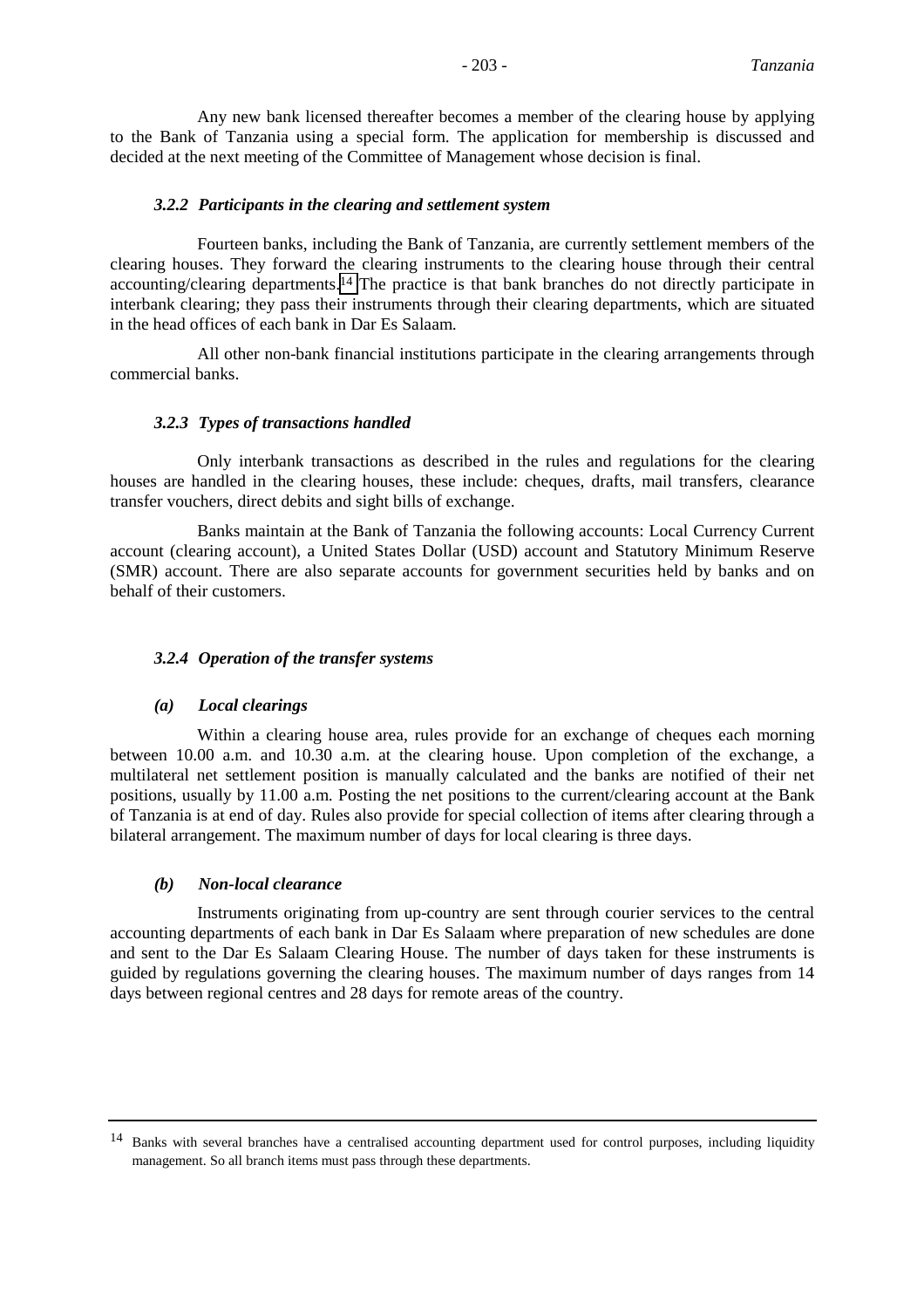There are two options for clearance of instruments from branches located in two different up-country towns: one is for the instrument to be passed through the central clearing departments (as explained above); or alternatively, for it to pass directly to the regional branches provided a bilateral clearance agreement exists.15

#### *3.2.5 Transaction-processing environment*

Clearing processing is purely manual. Members drive or walk to the clearing house with physical instruments, exchange the instruments and leave settlement certificates. There is no automation in the clearing house.

#### *3.2.6 Settlement process*

Settlement of interbank instruments is done each day after the clearing session on a multilateral netting system using accounts in the central bank. Settlement for cheques, bank transfers, and interbank foreign exchange market transactions is as follows:

### *(a) Cheques and bank transfers*

After exchange of physical cheques at the clearing house:

- the clearing house supervisor announces the balancing of the clearing work and representatives of members prepare debit/credit settlement certificates. The settlement certificates authorise the Bank of Tanzania either to debit or credit the representative bank's account at the Bank of Tanzania.
- on the same day at 3.00 p.m. posting of settlement balances is done after all the necessary approvals are obtained, the banks previous day positions are determined, and up-country banks' balances are received through "Items in Process of Collection (IPC)"16 bags from other Bank of Tanzania branches.
- members of the clearing house are required to maintain a credit balance with the Bank of Tanzania at the close of each working day. In the case where a member fails to maintain a credit balance, then the member is required to pay penal interest at the rate applicable to overdrafts plus 2% a day. In addition, the account should be fully covered not later than the next clearing otherwise the member is automatically excluded from clearing house until its balance position is in credit.
- all commercial banks with more than one branch have centralised their clearing account so as to reduce demand on bank reserves for management control and treasury utilisation efficiency.

#### *(b) Interbank Foreign Exchange Market (IFEM)*

Dealing is done by phone or other means agreed by the parties. On concluding a deal, the mode of payment is contracted as indicated in the deal confirmation slip.

Each party originates a confirmation slip to the counter-party with a copy sent to the Bank of Tanzania where they are immediately recorded and matched. The parties must also issue instructions to their correspondent bankers for payments to be made. The normal terms and conditions

<sup>&</sup>lt;sup>15</sup> In case the two banks involved in clearing have branches in that town.

<sup>16</sup> A special bag from different branches of Bank of Tanzania carried every day to and from head office by Expedited Mail System courier services.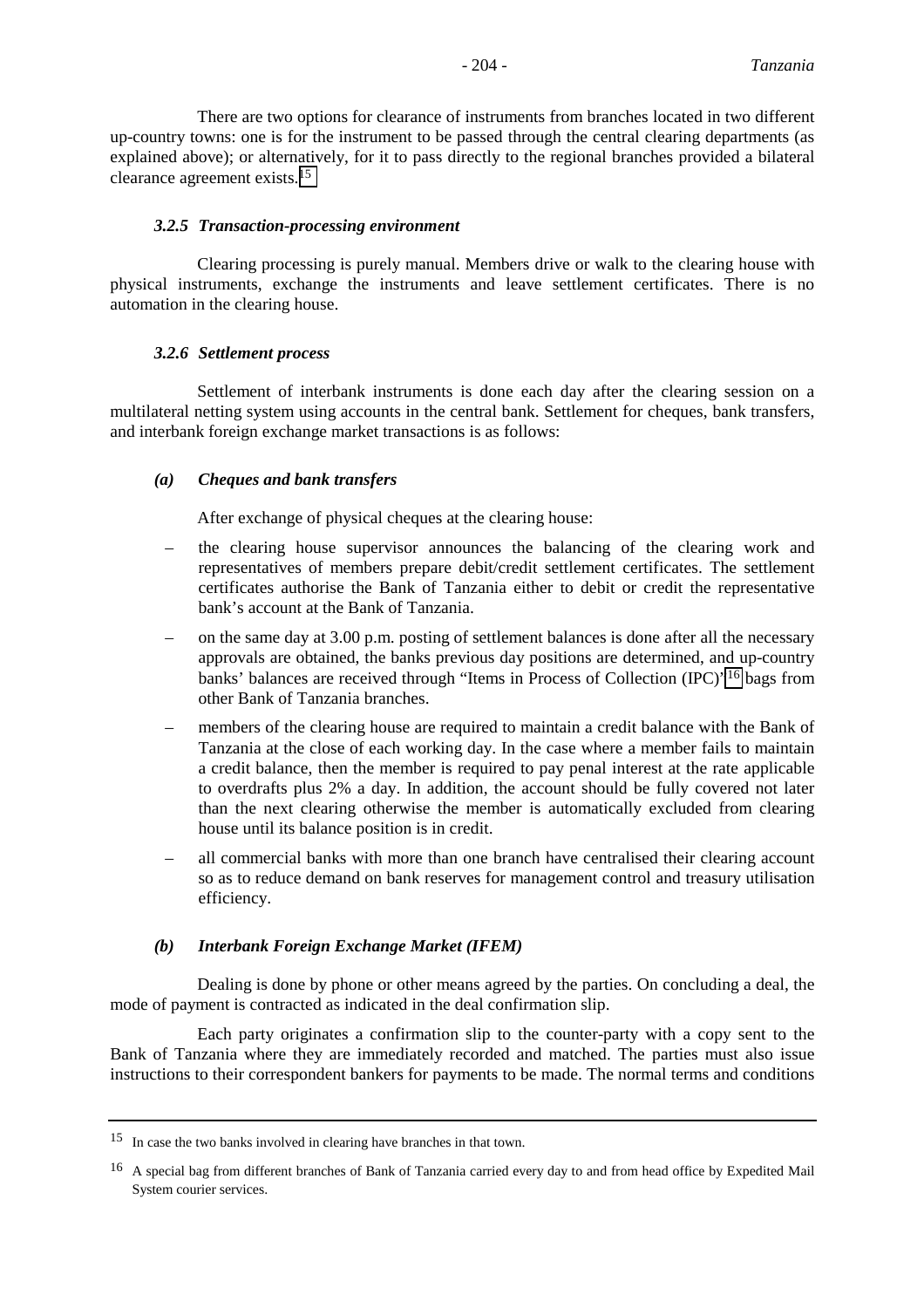are based on the IFEM dealers' code of conduct and guidelines. The value date is normally T+2 and must be specified by both parties on both currencies.

### *3.2.7 Pricing policies*

A fee, which a member bank charges its indirect clearing house participant or customers, is negotiated between the parties concerned. Banks do not have to pay any entry fees nor per item fees for the use of the clearing houses. All costs are subsidised by the central bank.

### *3.2.8 Credit and liquidity risks*

In Tanzania, four parties are involved in clearing and settlement systems: customers, commercial banks, clearing houses and the Bank of Tanzania. Each party carries certain responsibilities and bears certain risks.

### *(a) Customer liquidity/credit risk (commercial banks vis-à-vis customers)*

Cheques remain the main instrument in the clearing houses. Cheques issued without a sufficient balance in an account expose a collecting bank to liquidity risk and in some cases even credit risk, as the payer's bank will normally not honour that cheque. Items not received back by the collecting bank within such a time as has been mutually agreed by members to the clearing procedures are considered paid and the customer gets credit.<sup>17</sup> Unfortunately, this does not guarantee the fate of that cheque.

### *(b) Interbank credit risk (member banks vis-à-vis each other)*

Because of the concentration of business in one major bank (having more than 60% of volume of items in each clearing house and over 90% of all payments volume in the country), other banks rely heavily on this bank's participation when clearing interbank payments. Since there is no guarantee of payment finality until the settlement process is finalised, its use to settle large volume and high value payments increases concern about credit risk which in turn may have systemic risk implications.

The clearing house rule as explained in 3.2.6 (a) which requires members to maintain a credit balance at the end of each working day aims at reducing such risks but it is impractical to expel such a large bank under present circumstances.

# *(c) Liquidity risk (member banks vis-à-vis the Bank of Tanzania)*

The current multilateral net settlement using central bank accounts is satisfactory in that it substantially reduces the level of intraday liquidity required by clearing house participants. However, given that the role of the central bank is primarily as supervisor and settlement agent for the clearing house, such an arrangement exposes the central bank to settlement risks as it implicitly guarantees finality of outgoing payment. The resulting intraday credit expansion thus exposes it to considerable risk from the unsecured overdrafts which emanate from operational procedures governing settlement.

If it happens that a bank is excluded from the clearing house, there are no rules existing to protect the Bank of Tanzania's money after automatic exclusion of the bank from the clearing house. The situation is further aggravated given that there are no bilateral and/or multilateral limits for

<sup>&</sup>lt;sup>17</sup> The time differs from one area to another ranging from 3 to 28 days.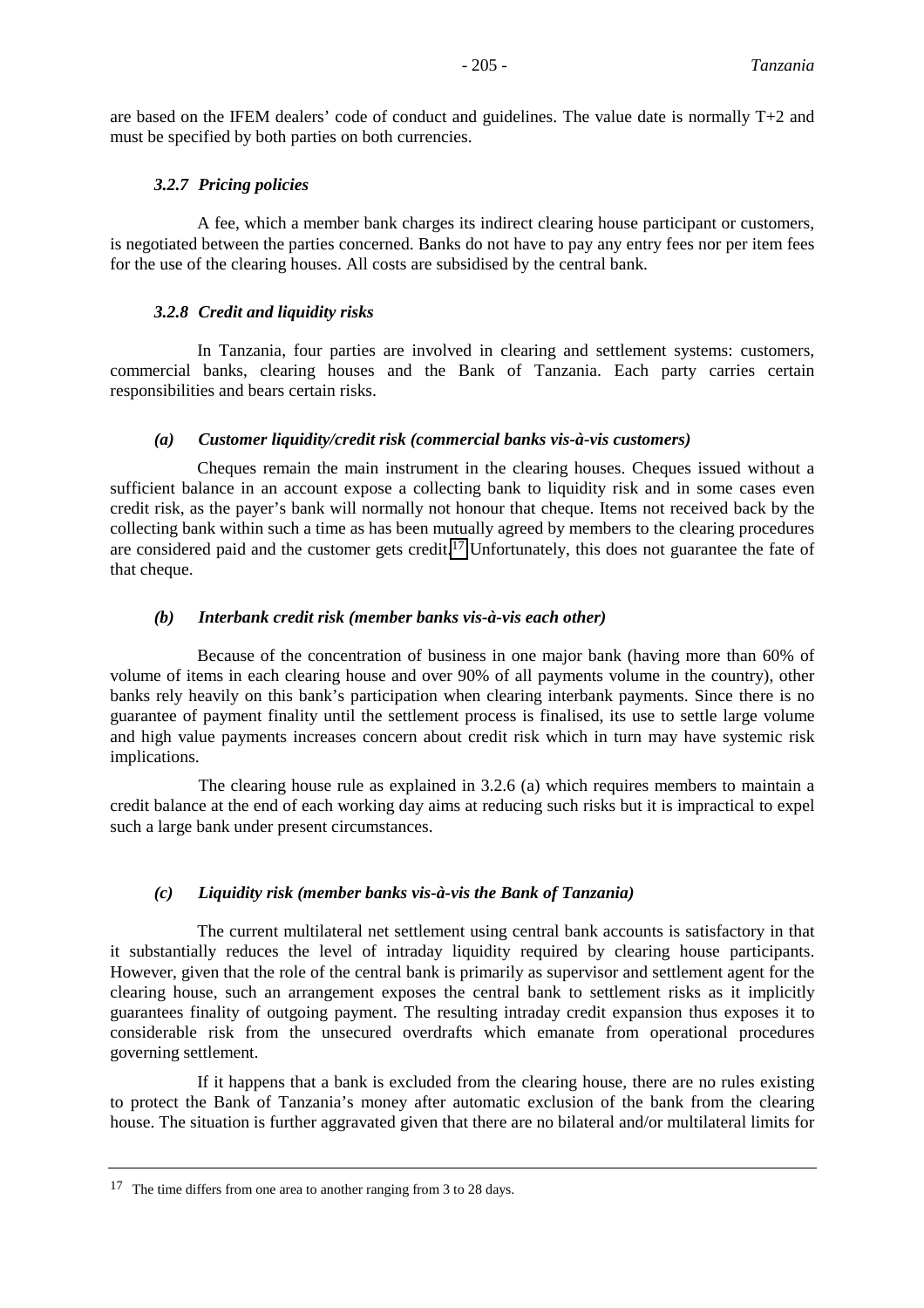In some events the central bank advises the commercial banks, by different means including phone, on their current and reserve account positions before the clearing session commences. The banks, however, collect printed papers on their position before the next clearing session.

### **4. SPECIAL USE OF INTERBANK TRANSFER SYSTEMS FOR INTERNATIONAL AND DOMESTIC FINANCIAL TRANSACTIONS**

#### **4.1 Exchange and settlement systems for international transactions**

#### *4.1.1 General overview*

A large number of banks in Tanzania are international, in that out of 14 commercial banks currently licensed to operate in Tanzania, 8 Tanzania-incorporated banks are subsidiaries of foreign banks.

International funds transfers of large value are mainly effected through correspondent banking relationships. However, there are no uniform correspondent banking arrangements in the banking industry. There is no exchange control in Tanzania.

The main means of sending payment instruction to correspondent banks abroad is by tested telex messages or S.W.I.F.T. where available (at end-1997 only five banks had S.W.I.F.T. capability although most were planning to join in 1998). Where payment instructions are quoted in a currency other than that maintained with a correspondent bank, the currency has to be bought at an agreed rate. In such a case the local bank may instruct a bank abroad to make the payment on its behalf and the correspondent bank to reimburse the equivalent. Some payments are also made by bank drafts to customers.

There is monetary cooperation in East Africa, where Kenya, Uganda and Tanzania shillings are traded in a similar manner as other major foreign currencies. The respective central banks provide weekly information on transactions in the regional currencies.

Commercial banks with no correspondent relationship in the region can periodically repatriate excess regional currency holdings to their respective central banks for conversion into local currency. Central banks thereafter repatriate their holdings to the respective central bank in exchange for US dollars.

### *4.1.2 Retail transactions*

Foreign currency cash and traveller's cheques are the main instruments by which retail cross-border retail transactions are effected. These cheques are of two major currencies: pounds sterling and United States dollars.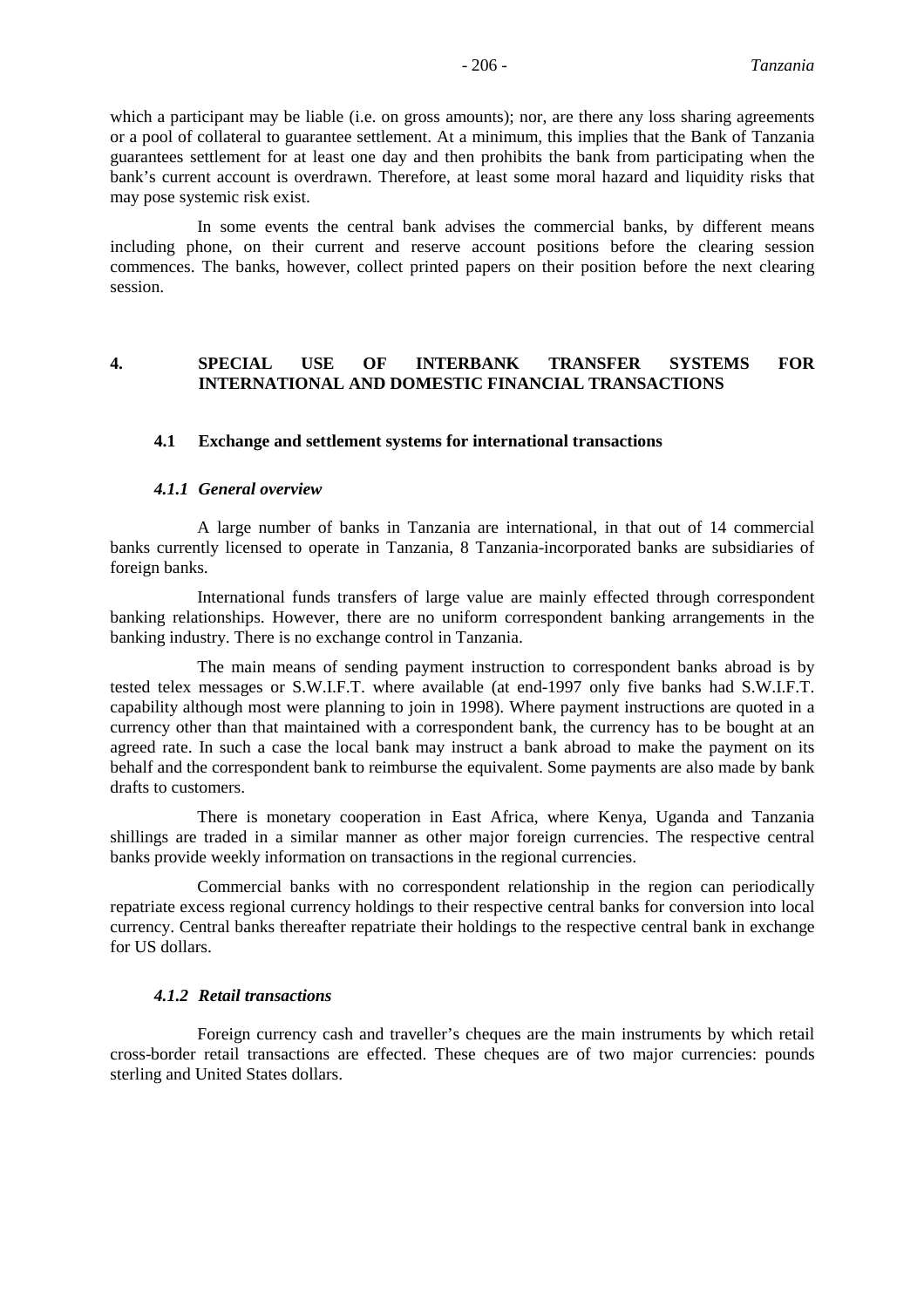#### *4.1.3 Foreign currencies trading*

Major currencies traded include United States dollars, pound sterling, Ugandan shilling, Kenyan shilling, South Africa rand and Unit of Account for Preferential Trade Area (UAPTA) dollars.

#### **4.2 Exchange and settlement systems for securities transactions**

This section looks at the operations of the Tanzania securities markets, with particular reference to the links between securities transfer and payment systems. Currently, the only active domestic financial market is that of Government securities. The Bank of Tanzania, as agent to the Governments, is charged with the task of issuing stocks, bonds and treasury bills.

### *(a) Money markets*

Dealings in the money market by the Bank of Tanzania are yet to be fully developed. A free market is only beginning to emerge. Money market operations are effected by the Bank of Tanzania using one instrument, namely Treasury bills. Treasury bill auctions which began in August 1993 are held weekly (Wednesdays) on a multiple price system basis. The auctions, which are presently open to individuals, groups or institutions, are announced four days in advance of the auction dates. Ownership is evidenced through physical certificates, which can be re-discounted at the Bank of Tanzania provided they mature within 180 days from the day of re-discounting by the Bank of Tanzania. Efforts are underway to introduce a book entry system, which will dematerialise the scrip and allow for instantaneous delivery versus payment. The book entry system will facilitate secondary market trading which is still at a nascent stage. Currently delivery and settlement of treasury bills is two days (T+2) as follows: T+0 (Wednesday): Treasury Bills auction is done and announced; T+1 (Thursday): payments by bankers cheque or bank transfer instructions are received and entries are passed accordingly; and on T+2 (Friday): cheques are sent for clearing and certificates are prepared but not released until after credit has been effected or the clearing period has elapsed without the cheque being returned.

### *(b) Capital markets*

The capital market in Tanzania can be described as an "emerging market". Bank financing and government subsidies have for along time been a source of finance for state corporations and companies. There is a noticeable absence of publicly owned companies (i.e. companies allowed to invite subscriptions from the public). Many companies are private, i.e. companies whose right to transfer shares is severely limited. The number of securities is limited, with government debt instruments being the only securities in the market (stocks treasury bills and bonds). Pension and provident funds are the only major collective investment schemes and there are no unit trusts.

In the transition of the country's economy from a "planned" economy, dominated by parastatal enterprises, towards a "market" economy, where the private sector is expected to play an increasingly important role, the Capital Markets and Securities Act was enacted (refer section 1.1). As a result the first stock exchange has just started operations in Tanzania.

### *(c) The foreign exchange markets*

Tanzania introduced the Interbank Foreign Exchange Market (IFEM) in 1994, initially conducted on an open outcry basis, with authorised dealers assembled at the Bank of Tanzania. The Bank of Tanzania supervised the daily sessions by inviting offers and bids and awarding deals at the highest bid. Telephone dealing was later introduced in May 1996. Authorised dealers are now considering introducing electronic dealing.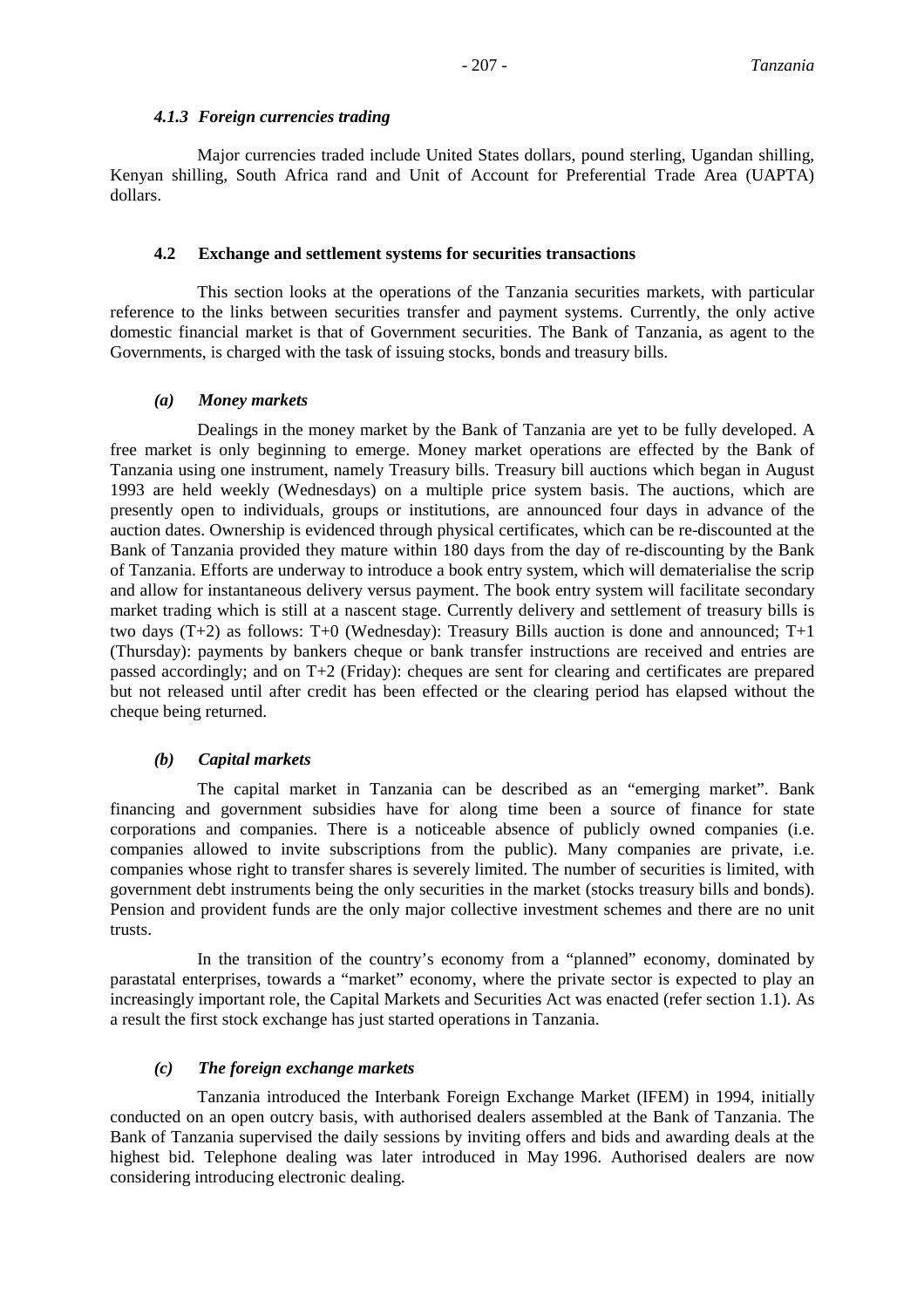The mode of payment is agreed as stated in the contract and indicated in the deal confirmation slip. Either a Bank of Tanzania transfer, cheque or bankers payment (which are cleared and settled like any other cheque in the clearing houses) effects payment.

In the case where transfer is through current accounts maintained at the central bank, entries are passed on due date by debiting or crediting the respective bank's local currency accounts. Where payment also involves US dollars, the dollar accounts are debited or credited accordingly.

Bureaux de change and banks cater for the retail market in which individuals and businesses satisfy their foreign exchange requirements.

### **5. THE ROLE OF THE CENTRAL BANK IN INTERBANK SETTLEMENT SYSTEMS**

#### **5.1 General responsibilities**

#### *5.1.1 Statutory responsibilities*

There is no specific legislative framework governing the operations of the Tanzania payment clearing systems, nor does the Bank of Tanzania have any statutory responsibilities in connection with them. The Bank's interest in the quality of these systems stems from its various core responsibilities as a central bank.

Firstly, the primary objective of the Bank is to establish monetary conditions conducive for price stability over time. As the ultimate provider of liquidity in the financial sector it presupposes efficient and reliable payment, clearing and settlement systems that serve the financial markets effectively.

Secondly, the Banking and Financial Institutions Act of 1991 gives the Bank other responsibilities. These include: ensuring implementation of prudential controls concerning capital adequacy, liquidity, concentration of credit, risk diversification and modification/monitoring of the minimum reserve requirements and foreign exchange exposure. Hence the Bank has particular interest in credit and liquidity risks that may result in systemic crises - incurred by the banking industry, financial institutions and their customers participating in the clearing and settlement systems.

Thirdly, being the bankers' bank, it accepts deposits of prudential reserves for the commercial banks, discounts commercial and government paper, has the commitment to act as a lender of last resort to the banks and, most significant in this context, is the settlement agent to these banks. It is therefore very much exposed to the banks via the clearing system.

Fourthly, the Bank has a responsibility of establishing an effective financial system so that financial transactions necessary for the smooth functioning of the economy can be carried out with minimum costs, risks and the amount of time involved. In this connection, the Bank facilitates the development of advanced clearing, transfer and settlement systems.

Fifthly, the Bank provides and supervises central clearance facilities for interbank transactions through its three branches.

#### *5.1.2 Establishment of common rules*

The Bank in collaboration with Tanzania Bankers Association established and regularly reviews the rules and regulations governing clearing houses and money markets. Except for the accounting standards set by the National Board of Accountants and Auditors, no other rules, standards or procedures have been set on payment systems by other organisations.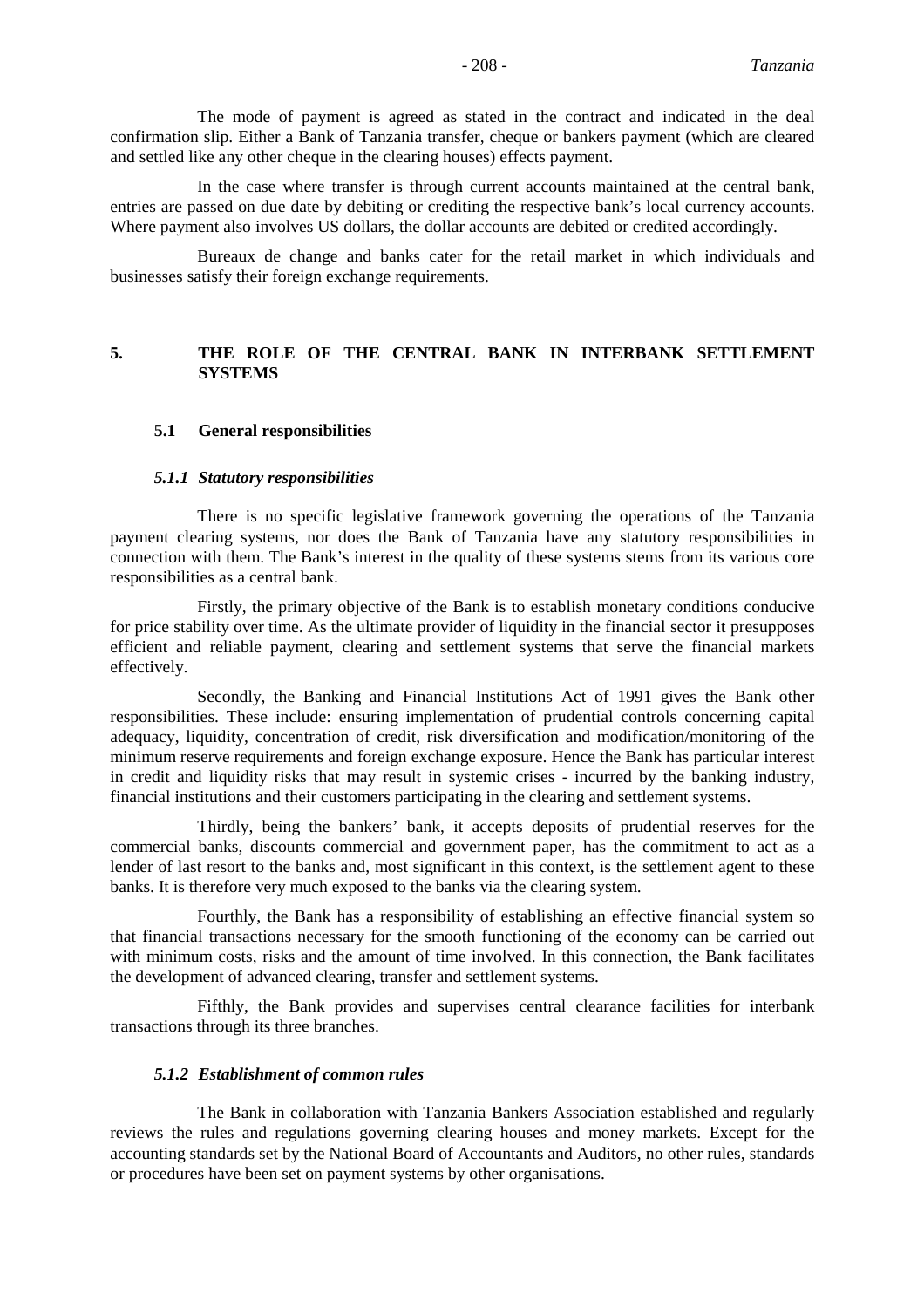#### **5.2 Provision of settlement and credit facilities**

#### *5.2.1 The provision and ownership of settlement facilities*

The central bank provides current accounts used for settlement by institutions participating directly in the clearing house. Any licensed commercial bank can open a current account by right. Non-bank financial institutions do not have this right. These accounts are non-interest bearing and all banks are required to maintain an overnight credit balance.

All banks are required to keep a Statutory Minimum Reserve (SMR) for prudential and monetary policy purposes. The SMR ratio is pre-determined and monitored by the central bank. It is currently 10% of total bank deposits (excluding foreign currency deposits). The SMR account is not used for settlement.

Banks also maintain current accounts at the central bank. These are used for interbank settlement of Tanzanian shilling and United States dollar, purchases and sale of securities and withdrawals and deposit of cash. The central bank receives and honours different types of payment instructions on these accounts. Pre-checking of balances prior to settlement is normally done with reference to the beginning of the day balances.

### *5.2.2 Role in interbank settlement*

As explained in Section 3.2.6, interbank settlement for local currency is done daily on a multilateral netting system using current accounts held at the central bank. It involves cheques, bank transfers arising from interbank money market transactions and any other payments involving Tanzanian shillings (e.g. sale or purchase of securities, dollars, repurchase agreements, etc.). After the clearing session, settlement certificates authorise the Bank of Tanzania to debit or credit the participant's account with the Bank of Tanzania. Settlement balances are posted in the central bank after determining the participant's previous day balance position and this determines finality of payments.

The Interbank Foreign Exchange Market transactions settlement at the Bank of Tanzania currently involve Tanzanian shilling and United States dollars only despite the fact that other currencies are also traded in the market; Section 4.1.3 refers. Since the Tanzanian shilling is pegged to the dollar, the market determines the rate of exchange with other currencies using cross rates based on the dollar to Tanzania shilling rate in the commercial banks and bureaux.

#### *5.2.3 Roles in the settlement of securities transactions*

The Bank of Tanzania issues securities on behalf of the Government and on its own behalf. Entries made during sales are directly passed into the accounts of the Government's Treasury Department maintained at Bank of Tanzania. The Treasury has access to the funds credited to their accounts. The investor is paid the interest earned on due date and the principal is redeemed on maturity. Government securities can also be rediscounted prematurely at the Bank of Tanzania as a lender of last resort. All these systems were until recently manually recorded except for the treasury bills system, which has been automated since 1993.

### **5.3 Monetary policy and payment systems**

#### *5.3.1 Objectives of monetary policy implementation*

According to the Bank of Tanzania Act, 1995, the primary responsibility of the Bank is to formulate and implement monetary policy, directed to the economic objective of maintaining price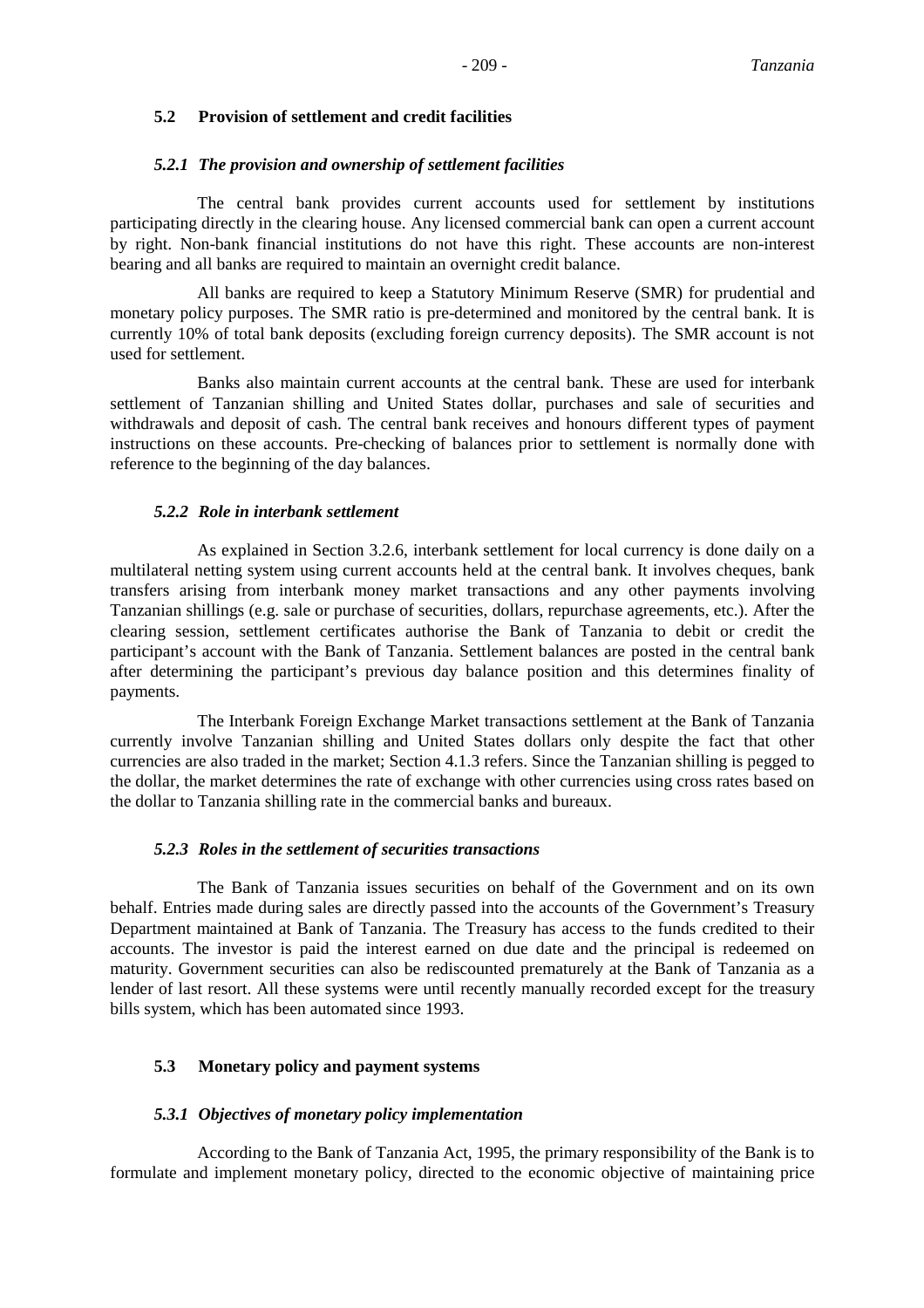stability, conducive to a balanced and sustainable growth of the national economy in Tanzania. The goal of the Tanzania National Payment System is to enable efficient circulation of money.

To achieve price stability, the Bank of Tanzania has to regulate the money supply. A recent survey reveals that, cash accounts for about 40% of the total bank payments followed by cheques (estimated at about 80% of all commercial bank non-cash paper based payments in the country). This indicates an inefficient payments system, which is cash based with very few cash substitute instruments, especially for low value payments.

The measure of money supply over GDP (financial deepening) has stood between 30 and 40% while the share of currency in the money supply has stood at about 30% over the last five years. Payment system inefficiencies are believed to contribute in driving the population away from the formal sector.

#### *5.3.2 Instruments of monetary policy in Tanzania*

For the purpose of the National Payment System, four instruments are considered vital for implementation of monetary policy in Tanzania.

#### *(a) Discount rate policy*

To ensure that the activities of banks continue smoothly, the central bank uses its refinancing and open market policy to accommodate banks to assist them to meet their interbank obligations. Within the framework of the refinancing policy, the BOT establishes conditions for refinancing commercial banks. The refinancing policy can be the discount policy or the Lombard policy.

Within the framework of the discount policy, the BOT buys from and sells to banks trade bills, treasury bills, and other specified securities at a rate (discount rate) set by itself. Under the discount rate policy the Bank uses one or both of a qualitative discount policy and a quantitative discount policy.

#### *(b) Minimum reserve policy*

The base for the determination of the minimum reserves of commercial banks to be held with the Bank of Tanzania, free of interest, includes all shilling deposits, borrowing from the general public (foreign currency deposits are excluded) and vault cash. The minimum reserve ratio is uniformly applied to all banks, although according to the Bank of Tanzania Act, the ratio may differ by type of deposit.

#### *(c) Open market policy*

While the other monetary policy instruments have been exclusively dealing with commercial banks, open market policy includes non-banks. Although the institutional framework for carrying out open market policy in Tanzania is still somewhat limited, the Bank has been resorting to treasury bill auctions, tap sales of Treasury bills and direct sales of certificates of deposits.

The proceeds from the sale of the liquidity papers are set aside in a special account created solely for monetary policy purposes and is not used to finance spending by either the government or the Bank of Tanzania.

The effect of open market operations in Tanzania has recently been enhanced substantially due to the increased amount of sterilised Treasury bills and the suspension of Government overdrafts with the Bank of Tanzania. It is hoped that the introduction of repurchase agreements (repos) will add flexibility in the provision of central bank balances to the commercial banks on short-term.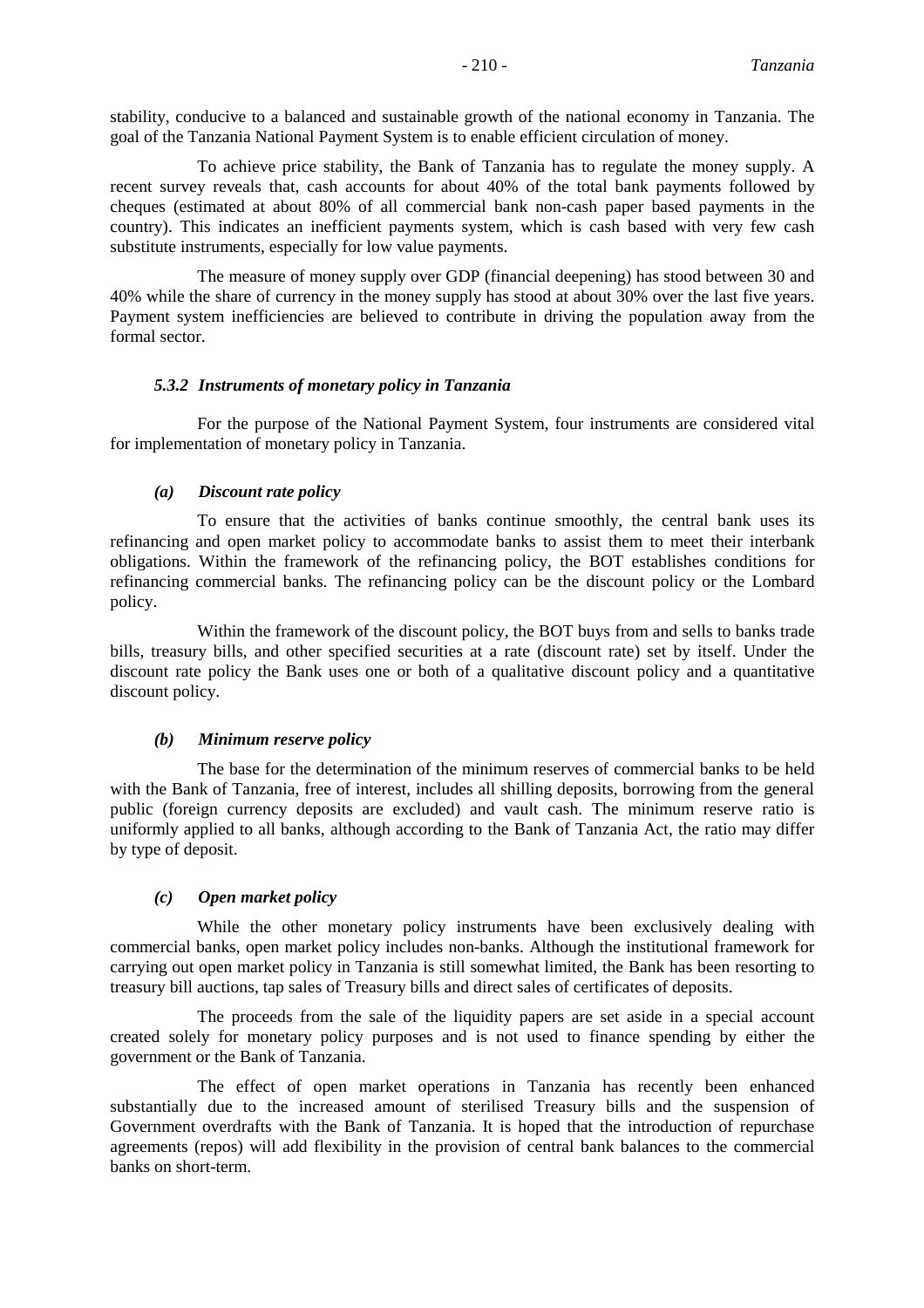#### *(d) Foreign exchange interventions*

The Bank of Tanzania gradually eased foreign exchange controls after the enactment of the Foreign Exchange Act of 1991, with the establishment of foreign exchange bureaux in April 1992, introduction of foreign exchange auctions in July 1993, and the creation of the Interbank Foreign Exchange Market (IFEM) in 1994.

The country's trade and exchange system is now completely free of restrictions on making payments and transfers for current account transactions. The Government has already accepted the obligations of Article VIII of the International Monetary Fund's Articles of Agreement, in order to boost the country's attractiveness for foreign investors. The situation is being made more positive with further gradual relaxation of capital account transactions.

### **5.4 Risk-reduction measures**

#### *5.4.1 Credit and liquidity risks*

As explained earlier in Section 3.2.6, members of the clearing house are required to maintain at the close of each working day a credit balance with the Bank of Tanzania. Otherwise a penalty or automatic exclusion from clearing exchanges may result.

As explained in Section 3.2.4 (b), commercial banks with more than one branch have centralised their clearing accounts so as to reduce demand for bank reserves obviating the need to maintain positive balances in several settlement accounts and for liquidity management purposes.

To avoid debit positions, banks get funds from alternative sources (such as interbank borrowing, discounting Treasury bills, etc.) to replenish their accounts before next settlement. The central bank advises the commercial banks each morning by phone on their current account and reserve account positions before the clearing session commences to enable them determine their positions at the end of the clearing session.

Nevertheless, the clearing-house regulations stipulate that a member should be barred from the clearing house if it fails to replenish the account before the next clearing session.

The Directorate of Bank Supervision of the BOT requires banks and deposit taking financial institutions to put forward measurement of risks assets, clarification of loans and other risks assets, provisioning for loans and accrual of interest. The BOT also released a concentration of credit and exposure limits regulation. The central bank also requires banks to adhere to the statutory minimum reserve of 10% of total deposits.

Internally, most banks have Assets and Liabilities Management Committees (ALCO) as a measure of control and monitoring liquidity.

The Penal code, Cap.16 of the Laws of Tanzania makes an act of issuing a cheque without sufficient funds in one's account a criminal offence.

#### *5.4.2 Cross-currency settlement risks*

The S.W.I.F.T. communication network currently used by five banks, including the Bank of Tanzania has almost eliminated the delays in settlement and the confirmation period. As such it is considered to have reduced the settlement risks associated with cross-border transactions.

#### *5.4.3 Operational risks*

As a control of the risks associated with fraud and negligence, the central bank requires various operational documentation before it allows a bank to operate. The manuals to be submitted are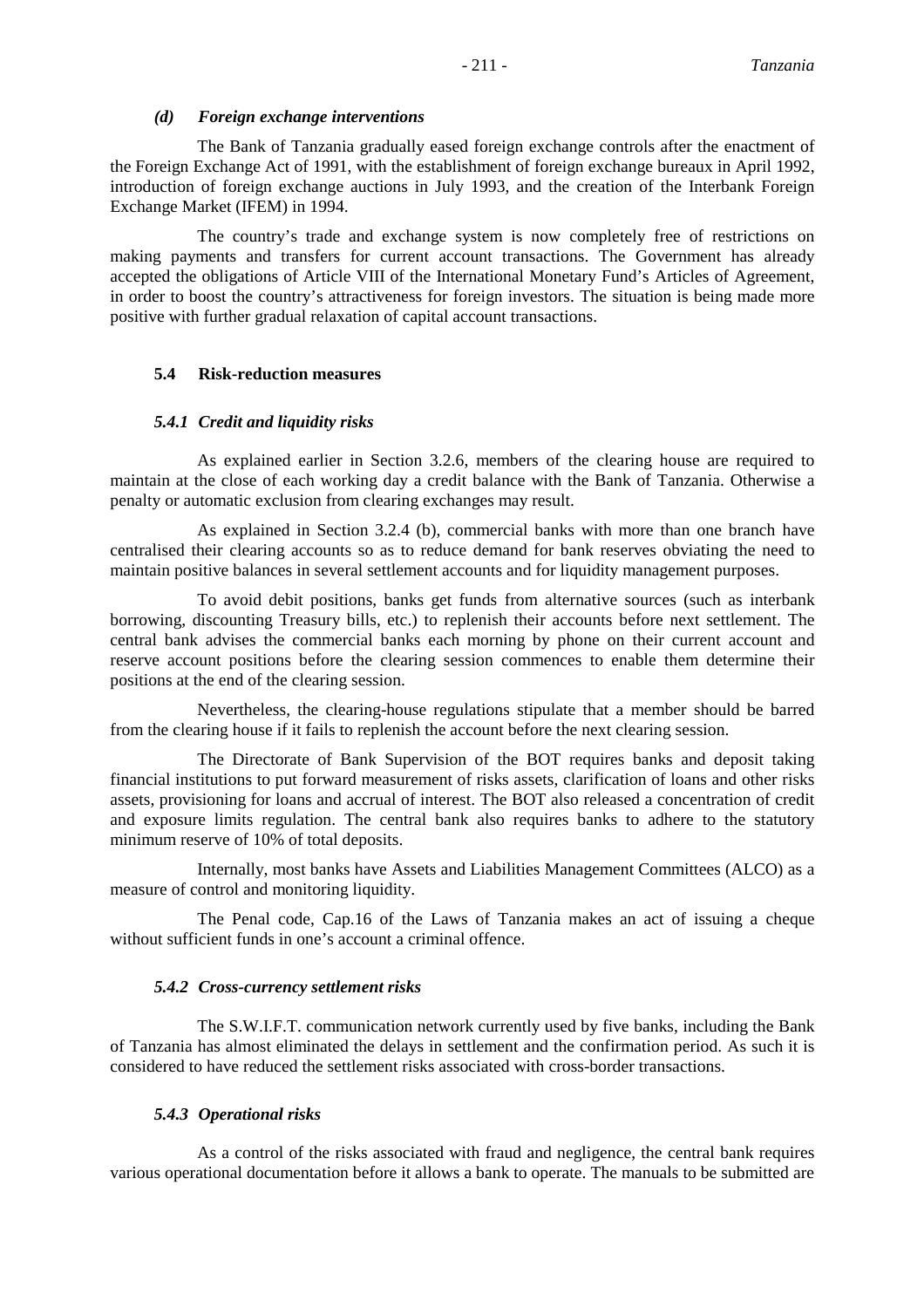the credit manual, the foreign exchange manual and the internal control manual. Furthermore, in the licensing process the Bank vets management staff and members of the board of directors for their integrity and background.

In the case of computerised systems failures, an immediate fall back position is the use of a manual system. Some banks have arranged for back-up systems and premises to contain such a situation. Standby generators play a significant role during power interruptions. Where communications are concerned, some banks use cellular phones, radio calls, police messages, etc.

#### **6. RECENT DEVELOPMENTS IN THE PAYMENT SYSTEMS**

#### **6.1 The National Payment Systems Modernisation Project**

In the light of ongoing reforms, it was felt that an efficient payment system is a necessary precondition to address both the domestic and international business needs of the economy. The project titled "National Payment System Modernisation Project" was launched in August, 1996 with the following objectives:

- to reduce payment, clearing and settlement risks by providing conditions where any payment can be made appropriately with finality and with minimum risks;
- to supply timely and accurate information on the stock and flow of funds in order to improve macro-economic management capabilities, particularly in the exercise of monetary policy implementation by the central bank;
- to speed up the exchange and settlement of funds and securities up to levels comparable with those prevailing in major industrial economies in order to reduce float and improve efficiency in the circulation and transmission of funds to leverage this for financial deepening of the economy;
- to migrate, in the long-term, from cash/cheque based modes of payment to modern modes of payment and be responsive to user needs (i.e. a secure, reliable, expandable, integrated, convenient and cost effective payment service with universal access, keeping in mind the low coverage of bank branches in the country);
- to put in place an efficient and robust legal framework capable of regulating new payment systems by considering important payment issues such as the internationally acclaimed Lamfalussy Standards and finality and irrevocability of payment and settlement. Importantly, to approach this by addressing the need to have legislation with enabling powers for the central bank to issue rules and regulations and for the encouragement of agreements between participants in the payment system. It is hoped this approach will cope with the speed with which changes are taking place in technology and business as a whole.
- As short-term improvements there are several sub-projects undertaken as explained in 6.2.

So far the current laws and regulations as explained in 1.1 continue to govern the system until new laws and regulations are in place which are currently being worked out.

Participation in the new system, the types of transaction to be handled, the operation of the new system, the transaction-processing environment, settlement procedures, credit and liquidity risks management and pricing will be determined after completion of the National Payment Systems vision, strategy and conceptual design.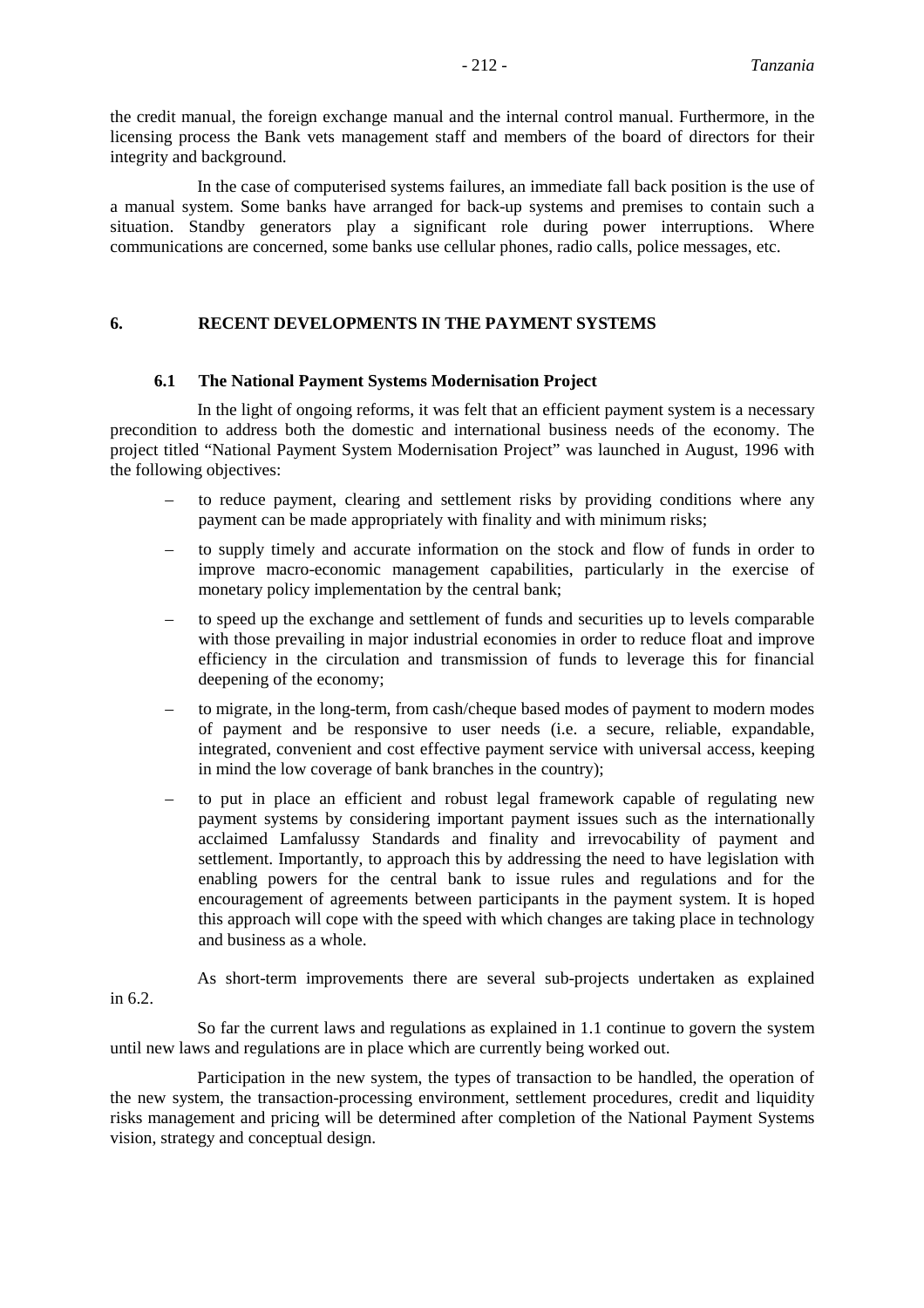### **6.2 Other developments**

Some commercial banks are running home banking services dedicated to their own customers in which the customers are able to send instructions, query their accounts, print statements, etc.

Banks, through the National Payments System Modernisation project team, are undertaking short-term measures to be implemented by June 1998, which include:

### *(a) MICR document processing*

Banks are addressing the problem of processing delays in interbank cheque clearing by introducing document processing using MICR technology. This will be coupled with the Bank of Tanzania offer to handle interbank cheque instruments cleared between its branches and to rationalise the clearing procedures and rules.

### *(b) Interbank communication network backbone*

Banks are addressing the present problems of the inadequate use of interbank credit payment transfers and to minimise risks with online payment on central bank accounts by use of the central bank's VSAT backbone network between its branches. This will facilitate interbank payments through electronic settlement of credit transfers within the areas where central bank branches are locted.

### *(c) Media exchange processing*

Interbank media exchange will be also be introduced for bulk payments and in place of MICR where not available. The banks will reduce the present duplication of effort and subsequent delay or errors in the processing of bulk payments, especially where these are originally derived from computer systems. It will also speed up the flow of cheques and credit transfers and dramatically cut down the labour involved in processing small value transactions and increase demand on the use of banking services in the country.

### *(d) Transmission of secured payment instructions*

Secured electronic payment instructions between branches using S.W.I.F.T. will enable high value interbank credit transfers. This may not be justifiable for smaller branches due to inadequate volumes, infrastructure and capacity (i.e. staff, facilities, controls, etc). Nonetheless, it is possible to have same day clearing and settlement between key bank branches having S.W.I.F.T. facilities if this is done in collaboration with the Bank of Tanzania branch network backbone, which has S.W.I.F.T. connectivity.

# **7. INFRASTRUCTURE**

# **7.1 Telecommunications infrastructure**

# *(a) Telecommunications*

All communications activities in Tanzania are managed and monitored under the auspices of the Tanzania Communications Commission (TCC). The major function of the TCC is to regulate telecommunications, postal services and courier services. The commission has the mandate among other things to: issue licenses to all telecommunications service providers; approve all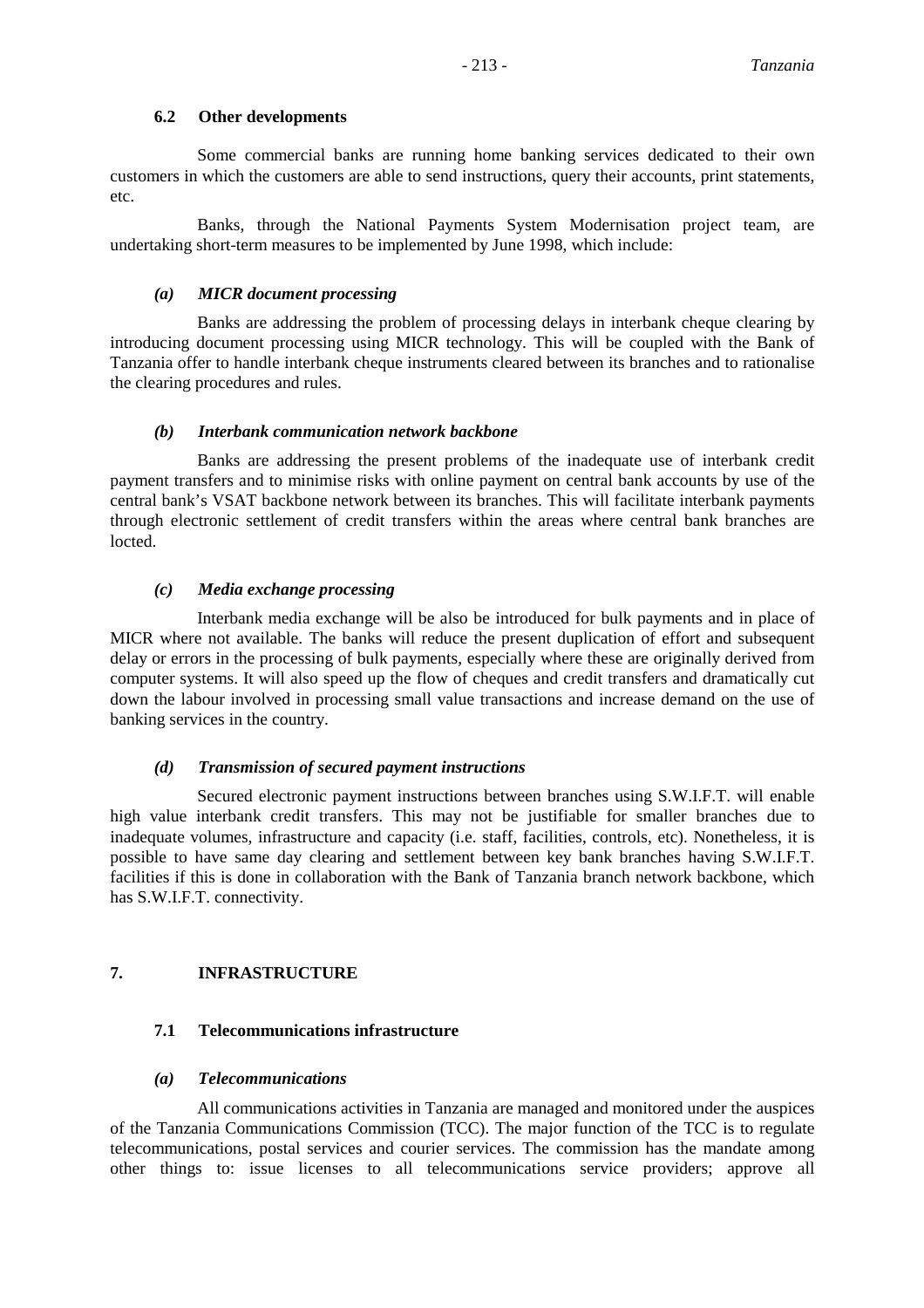telecommunications equipment; issue specifications and guidelines for telecommunications service provision; manage frequencies, issue of radio licenses for radio telecommunications operators; and to act as liaison between service providers and users/customers.

There are two basic telecommunications service providers namely Tanzania Telecommunications Company Limited (TTCL) in mainland Tanzania and Zantel in Isles Tanzania.18 The TTCL is 100% owned by the government of Tanzania.

Telecommunications services have improved in urban areas following the introduction of new technology.19 However, district and rural areas continue to be served by the old type of exchanges.<sup>20</sup> Available statistics indicates that the number of telephone lines remains less than one (0.7) telephone line per 100 inhabitants.

There is a transmission system<sup>21</sup> crossing the country from east to west and from north to south with connections to neighbouring countries of Rwanda, Burundi, Uganda, Malawi, Zambia and Kenya. The majority of international services are provided through two earth satellite stations in Dar Es Salaam. The two stations have adequate capacity to meet demands for this service for the next 10 years.

The TTCL is currently undertaking the Telecommunications Restructuring Project (TRP).22 This project focuses on Dar Es Salaam, backbone transmission systems as well as switching and cable networks in the other regional centres. This project is almost complete. There are also spin off projects either as a result of the TRP or other development plans by the TTCL in which most district headquarters will be covered.

A number of regional headquarters can be interconnected in real time to provide on-line banking services. Other places including most districts and some rural areas can use electronic batch processing systems in place of the present paper batch processing system. Most major commercial centres are either at the tertiary or secondary exchange level which can be interconnected using trunk lines.

Places which generate over 80% of the banking business are within easy reach of the modern backbone network or have benefitted from the TRP by having new digital exchange and external plant network (wiring and cabling).

Most banks use leased dedicated lines for S.W.I.F.T. operations and dial-up lines for other business communications.

### *(b) Data communications*

There are three licensed data communications operators in Tanzania. The services provided by these operators includes a state-of-the-art public data communications network based on satellite communications. There are also licensed mobile telephones as value added services. These include services for both speech and data communications in their network.

21 Based on microwave technology.

<sup>18</sup> Its network is not yet in operation.

<sup>19</sup> Based on digital technology.

<sup>20</sup> Based on analogue technology.

<sup>&</sup>lt;sup>22</sup> The TTCL, with the support of seven donors put together a large rehabilitation and expansion of the telecommunications network worth about USD 250 Million. The project started in 1993.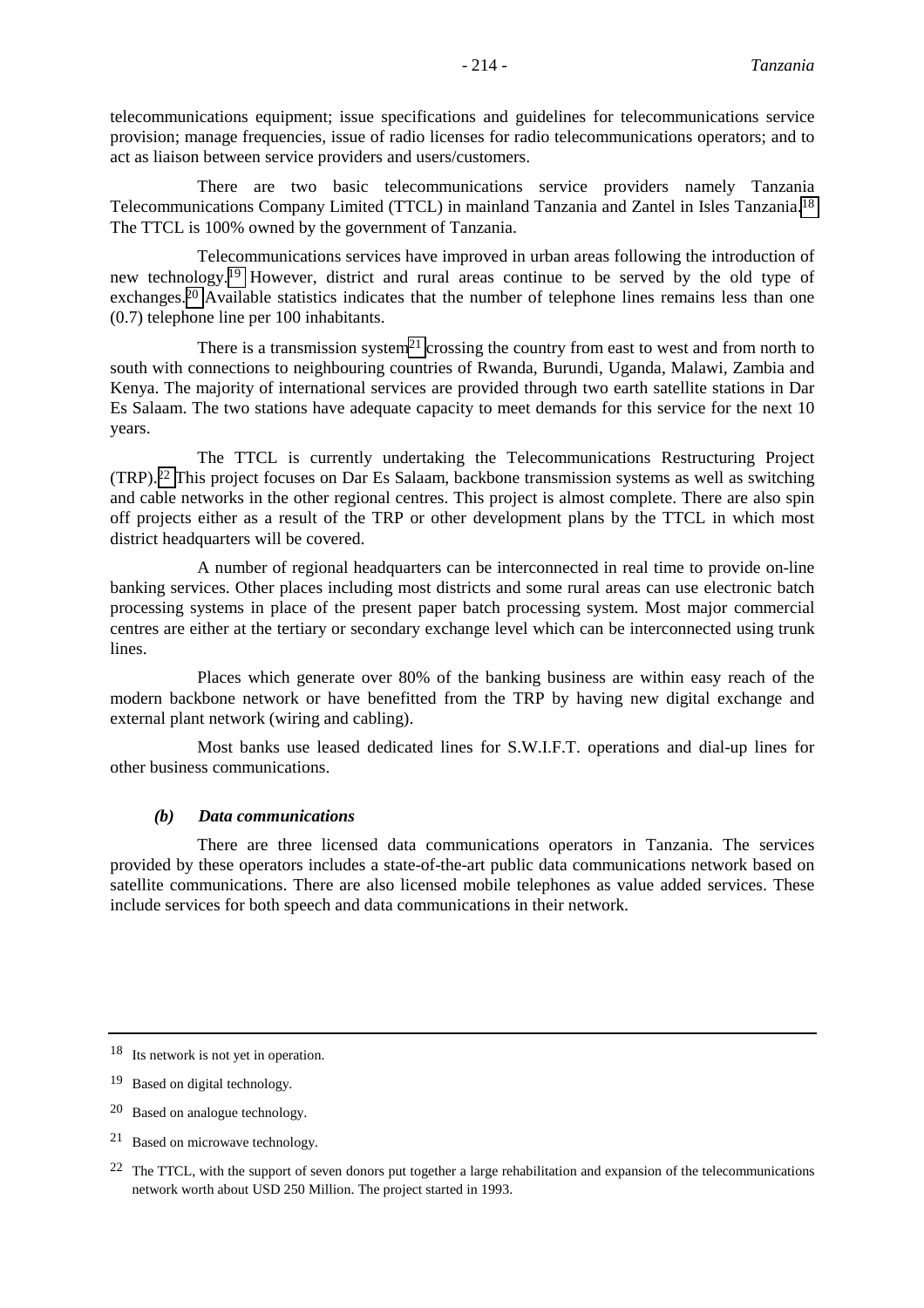### **7.2 Availability of electricity**

Tanzania Electric Supply Company (TANESCO), a government owned company, dominates the electricity generation and distribution in the country.

Eighty per cent of the national installed capacity is hydroelectric power, representing a share of electricity to total energy balance of about 1%. Average per capita electricity consumption is about 60kwh/annum. The average growth rate of electricity demand is between 11% and 13% per annum. However, less than 10% of the population<sup>23</sup> have access to electricity, most of those who do are in urban areas and in some rural areas where the National Grid passes. On average, the current power tariff is 0.09USD/kWh.

At the moment TANESCO cannot fully satisfy the load demand. As a result some customers, including the banking industry, have resorted to the installation of standby generators. TANESCO is, on a modular basis, adding gas-powered power plants at Dar Es Salaam; nearing completion of an extra hydroelectric power station; building coal-fired power plants; and exploiting the international grid interconnections with her neighbouring countries of Zambia to the south-west and Uganda to the north-west.

# **7.3 Road infrastructure**

Roads are the most accessible<sup>24</sup> mode of transportation in the country. The road network is comparatively far more expansive than air, railways and water bodies. Currently, only 4% of road network is paved and 18% is gravel. The rest of the road network consists of earth roads and tracks most of which are impassable especially during rain seasons.

Most of the regional town centres are connected to each other and to the business capital Dar Es Salaam with all weather roads. This however, is not the case for a greater part of the road network as it is still undeveloped, in particular the district and rural roads.

Because physical payment instruments remain important in Tanzanian payment systems and the most accessible mode of transportation in the country is road, roads are considered vital for transporting local financial instruments by courier service providers to rural areas where there is no other mode of transportation.

Considerable work to rehabilitate and upgrade roads (both track, regional and district roads) has been done under the Integrated Roads Project (IRP), phase I. Phase II was launched in1995 and aims by mid-2000 to have about 80% of trunk roads (paved 95% and unpaved 75%) and 50% of rural roads brought up to good passable condition.

# **7.4 Economic reforms**

Tanzania has been undergoing major political and economic reforms over the past decade. The Government is now being restructured while the financial sector and markets are being liberalised for both private and foreign investments. This includes foreign exchange current account convertibility, divestiture of parastatals (e.g. banks, telecommunications, electricity company), etc. These changes have positively affected the previously socialist centrally planned economic environment. For example: government owned banks have improved their financial position and supervision and hence their potential for privatisation.

Financial markets were introduced at the Bank of Tanzania with interbank money markets (Treasury bills and US dollars). A stock exchange has been set up and is now ready to start

<sup>23</sup> Tanzania has about 30 million population.

<sup>&</sup>lt;sup>24</sup> In terms of bulk of the total tonne-kilometres and passengers-kilometres performed by the entire transportation system.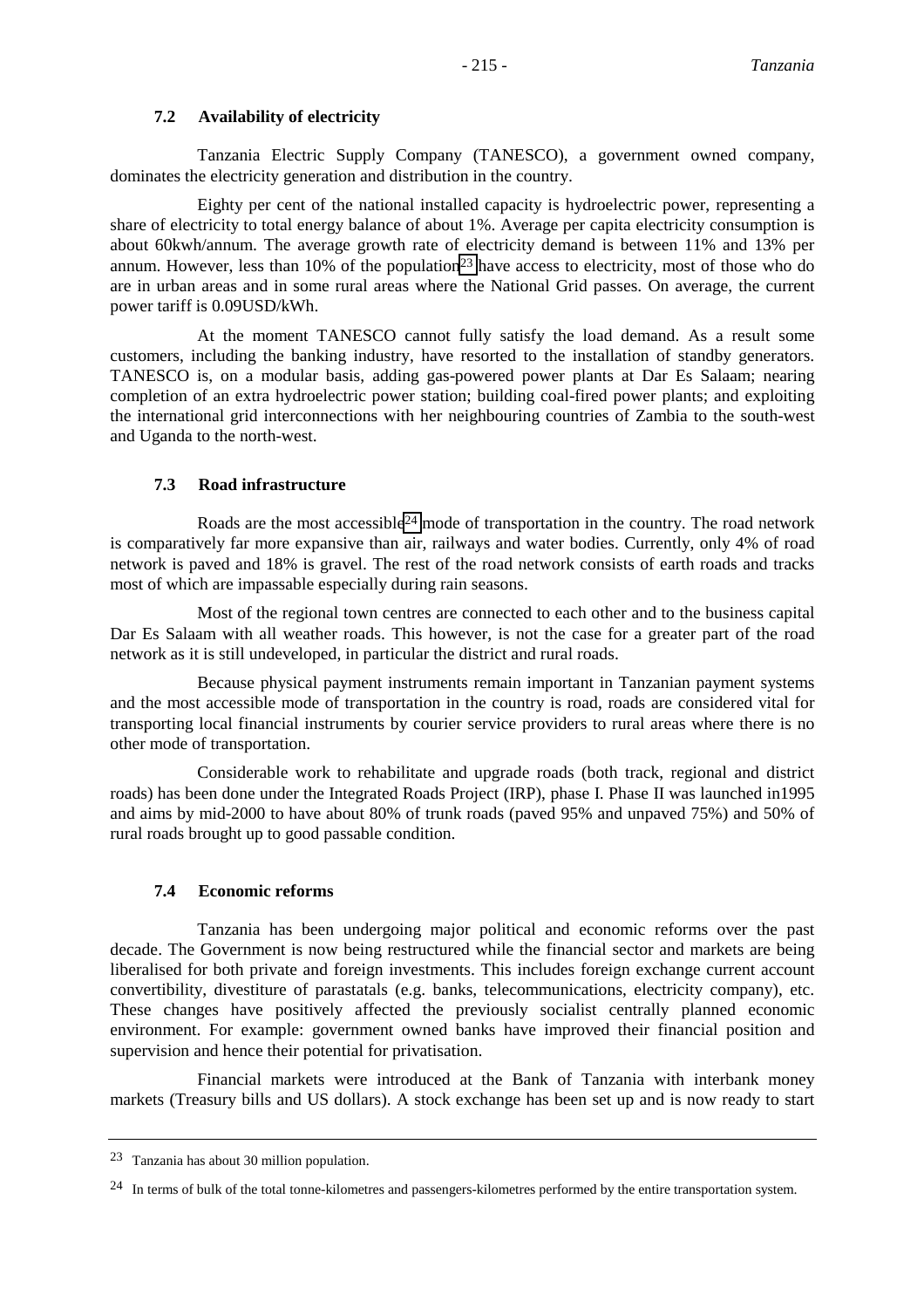operations. Further, the central bank is also finalising efforts to facilitate money markets with the introduction of an immobilised and dematerialised book entry Treasury bill and repurchase agreements system which may also be extended to handle other highly liquid securities.

Telecommunications are about to be commercialised, major projects for installing modern digital exchanges with micro wave links between relay stations are being implemented and four data communications service providers have been licensed. These developments have enabled some banks to set up inter-branch data communication networks so Automatic Teller Machines, Electronic Funds Transfer at Point Of Sale, etc. may soon become a reality as telecomm tariffs come down and the infrastructure improves.

Unfortunately, the changes have also had negative effects such as depriving access to banking services by closure of branches.

The transport sector is still lagging behind despite rehabilitation of some major roads and the introduction of a private air service. These difficulties hamper postal and courier service development, forcing banks to establish their own courier service networks.

The national outlook for the future is encouraging particularly with a lower rate of inflation (currently 17% from over 26% over the past 5 years). This reflects positively on the monetary and fiscal policies currently followed.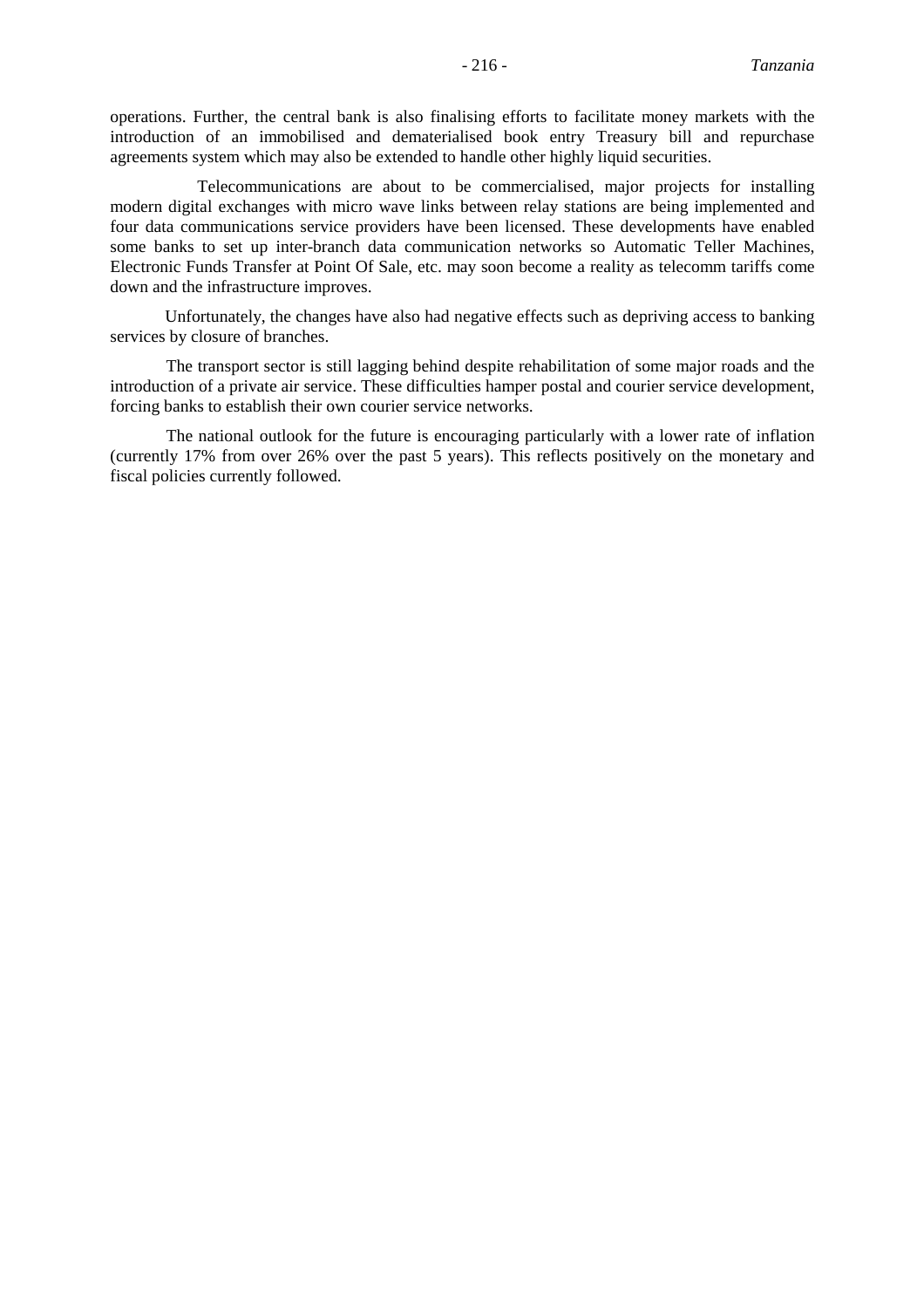# Table 1

### **Basic statistical data**

|                                        | 1992                     | 1993    | 1994    | 1995    | 1996    |
|----------------------------------------|--------------------------|---------|---------|---------|---------|
|                                        | 25.3                     | 26.0    | 26.7    | 27.4    | 28.3    |
|                                        | 1.369.9                  | 1,725.5 | 2.298.9 | 3.020.5 | 3.767.6 |
| GDP per capita                         |                          |         |         |         |         |
|                                        | 54.1                     | 66.4    | 86.1    | 110.2   | 133.3   |
| Exchange rate (domestic vis-à-vis USD) | $\overline{\phantom{a}}$ |         |         |         |         |
|                                        | 335.0                    | 479.9   | 523.5   | 550.4   | 595.6   |
|                                        | 297.7                    | 405.3   | 509.6   | 575.0   | 580.0   |

### Table 2

#### **Settlement media used by non-banks**

(at year-end, not seasonally adjusted, in billions of Tanzanian Shilling)

| 1992  | 1993  | 1994  | 1995  | 1996  |
|-------|-------|-------|-------|-------|
| 81.9  | 105.9 | 136.6 | 197.8 | 233.2 |
| 306.5 | 307.8 | 166.6 | 753.4 | 214.7 |
|       |       |       |       |       |
|       |       |       |       |       |
|       |       |       |       |       |
| 186.2 | 24.1  | 329.6 | 428.3 | 449.2 |
| 302.4 | 420.6 | 569.7 | 752.9 | 818.6 |

### Table 3

### **Settlement media used by banks**

(in billions of Tanzanian Shilling)

|                                             | 1992   | 1993 | 1994 | 1995 | 1996 |
|---------------------------------------------|--------|------|------|------|------|
| Reserve balances held at central bank       | 10.3   | 21.3 | 38.6 | 50.7 | 55.2 |
| Transferable deposits at other institutions | 0.5    | 4.7  | 3.4  | 5.1  | 9.2  |
| Accounts at the Post Office (for Postal     |        |      |      |      |      |
|                                             | 5.9    | 8.7  | 12.6 | 22.3 | 23.9 |
|                                             | (16.2) | 25.4 | 29.6 | 39.7 | 82.7 |
|                                             |        | 17.7 | 33.4 | 35.5 | 31.7 |
| Institutions' borrowing from central bank 3 | 0.4    | 44.7 | 0.6  | 70.3 | 5.5  |

 $1$  Post Offices do not maintain accounts for their customers but on behalf of Tanzania Postal Bank.  $2$  Government deposits held with the central bank.  $3$  Banks and others.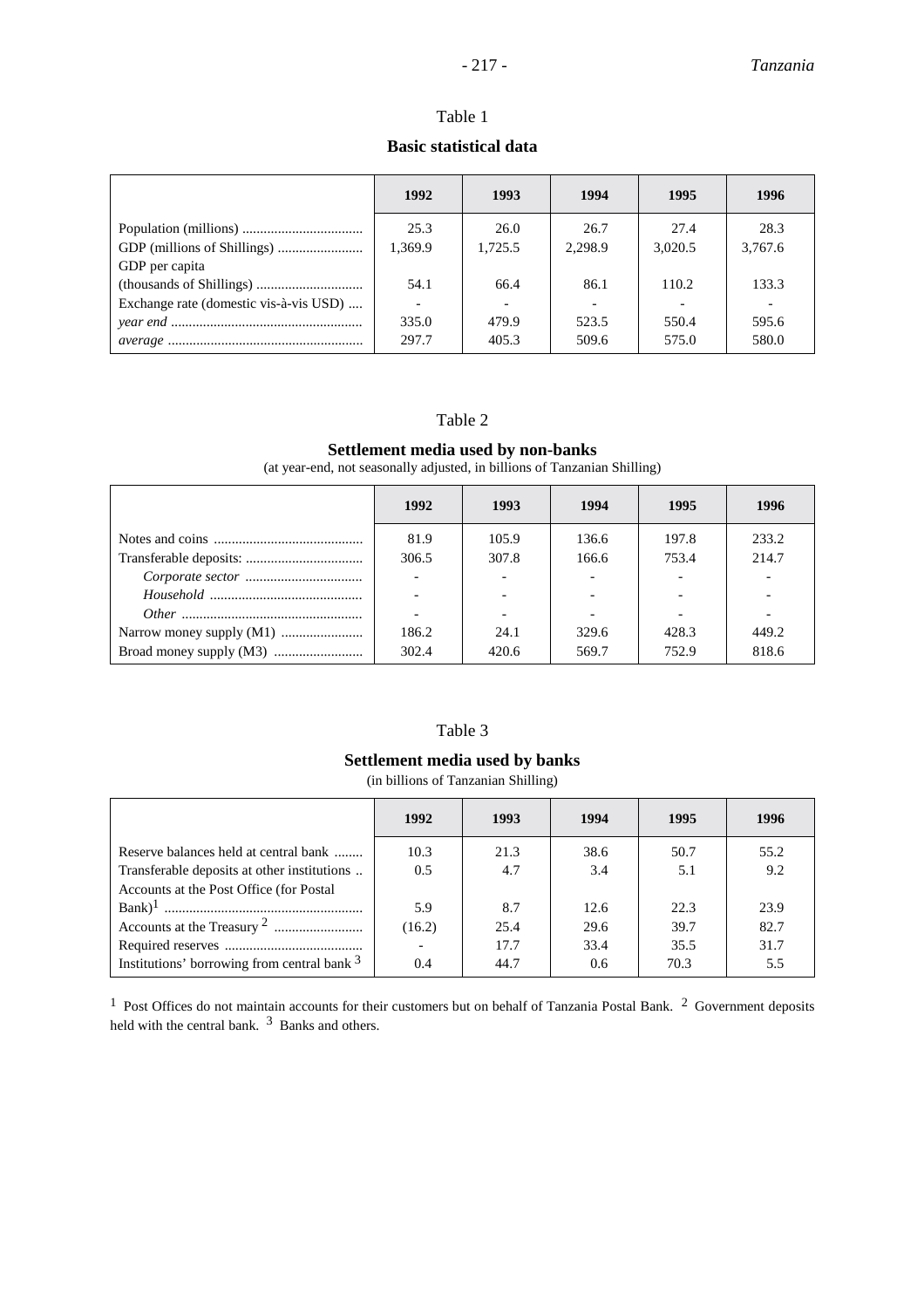### Table 4

# **Banknotes and coins**

(in millions of Tanzanian Shilling)

|                                         | 1992      | 1993      | 1994                     | 1995      | 1996      |
|-----------------------------------------|-----------|-----------|--------------------------|-----------|-----------|
| Total banknotes and coins outstanding   | 108,897.5 | 132,312.7 | 187,824.3                | 264,116.1 | 279,774.9 |
| <b>Denomination</b>                     |           |           |                          |           |           |
| Banknotes:                              |           |           |                          |           |           |
|                                         |           |           | $\overline{\phantom{a}}$ | 77,297.4  | 121,294.2 |
|                                         |           |           |                          | 49,612.7  | 57,213.0  |
|                                         | 35,022.6  | 68,828.3  | 99.950.0                 | 89,107.4  | 64,428.3  |
|                                         | 43,256.8  | 37,632.2  | 54,907.7                 | 34,551.0  | 22,525.6  |
|                                         | 21,167.6  | 20,404.8  | 23,452.1                 | 6.854.1   | 6,380.4   |
|                                         | 6,989.2   | 3,149.7   | 6,142.2                  | 2,260.3   | 1,693.2   |
|                                         | 675.7     | 506.2     | 1,116.8                  | 554.2     | 440.7     |
|                                         | 269.4     | 113.6     | 372.3                    | 502.1     | 499.8     |
|                                         | 98.1      | 97.4      | 186.1                    | 100.3     | 100.0     |
| Coins:                                  |           |           |                          |           |           |
|                                         |           |           |                          | 1,228.0   | 2,741.8   |
|                                         | 7.7       | 11.1      | 11.8                     | 12.6      | 11.6      |
|                                         | 312.0     | 270.8     | 407.7                    | 722.8     | 987.8     |
|                                         | 549.6     | 725.7     | 712.6                    | 655.2     | 775.4     |
|                                         | 297.7     | 321.1     | 313.4                    | 388.5     | 415.7     |
|                                         | 173.0     | 174.1     | 171.8                    | 172.0     | 169.6     |
|                                         | 45.1      | 45.2      | 42.1                     | 45.8      | 45.8      |
|                                         | 18.9      | 18.8      | 21.9                     | 38.5      | 38.8      |
|                                         | 3.9       | 3.9       | 3.4                      | 4.6       | 4.6       |
|                                         | 10.2      | 9.8       | 11.8                     | 8.8       | 8.8       |
| Banknotes and coin held by credit       |           |           |                          |           |           |
|                                         | 7,004.5   | 8,900.4   | 11,504.3                 | 19.894.5  | 22,913.1  |
| Total banknotes and coin outside credit |           |           |                          |           |           |
|                                         | 101,893.0 | 123,412.3 | 176,320.0                | 244,221.6 | 256,861.8 |
| Banknotes held in overseas territories  |           |           |                          |           |           |

\* Currency in circulation outside banks.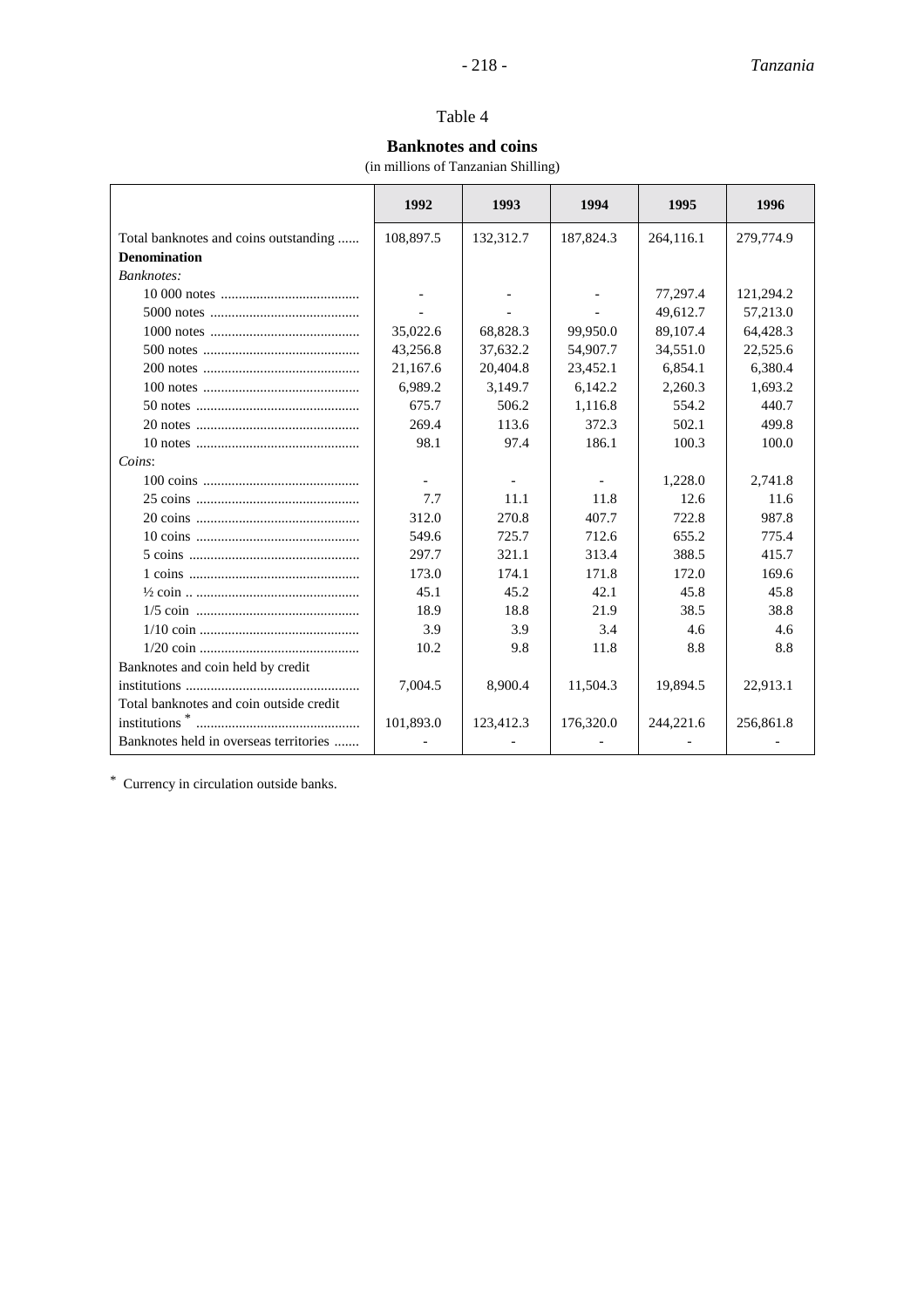### Table 5

### **Institutional framework**

#### (at end-1996)

| <b>Categories</b> | Number of<br>institutions | Number of<br><b>branches</b> | Number of<br>accounts<br>(thousands) | Value of<br><b>accounts</b><br>(millions of<br><b>Tanzanian</b><br>Shilling) |  |
|-------------------|---------------------------|------------------------------|--------------------------------------|------------------------------------------------------------------------------|--|
|                   |                           | 4                            | $4386^1$                             | 2,306,902                                                                    |  |
|                   | 14                        | 170                          | 2664                                 | 525,004                                                                      |  |
|                   | $\overline{4}$            |                              | $\mathfrak{D}$                       | 7.011                                                                        |  |
|                   |                           |                              |                                      |                                                                              |  |
|                   |                           | 203                          | 883                                  | 23,098                                                                       |  |
| Memorandum item:  |                           |                              |                                      |                                                                              |  |
|                   |                           | 8                            | 724                                  | 142,644                                                                      |  |

<sup>1</sup> The central bank maintains Govt. Accounts on a three year on-line basis. <sup>2</sup> As an agent of Tanzania Postal Bank.

#### Table 6

### **Transfer instructions handled by securities settlement system: value of transactions**

(in billions of Tanzanian Shilling)

|                                   | 1992 | 1993 | 1994  | 1995  | 1995  |
|-----------------------------------|------|------|-------|-------|-------|
|                                   | 26.6 | 65.9 | 116.9 | 307.5 | 593.9 |
| Government stock, bonds and notes | 66.7 | 68.9 | 102.1 | 341.0 | 334.3 |
|                                   |      |      |       |       |       |
|                                   |      |      |       |       |       |
|                                   |      |      |       |       |       |
|                                   |      |      |       |       |       |
|                                   |      |      |       |       |       |

# Table 7 **Indicators of use of various cashless payment instruments: volume of transactions**

(in millions)

| <b>Instruments</b>                        | 1992 | 1993 | 1994  | 1995  | 1996  |
|-------------------------------------------|------|------|-------|-------|-------|
|                                           |      |      | 0.415 | 0.405 | 0.390 |
| Payments by debit and credit cards        |      |      |       |       |       |
| Paper-based credit transfers <sup>2</sup> |      |      | 1.695 | 1.565 | 0.419 |
|                                           |      |      | 0.414 | 0.424 | 0.421 |
|                                           |      |      |       |       |       |
|                                           |      |      |       |       |       |
|                                           |      |      |       |       |       |
|                                           |      |      |       |       |       |
|                                           |      |      |       |       |       |
| Total                                     |      |      |       |       |       |

<sup>1</sup> Excluding intrabank cheques. <sup>2</sup> Includes Postal and Banks Mail Transfers. Postal Mail Transfers accounts for 85% of total volume. 3 Includes Postal and Banks Telegraphic Transfers. Banks Telegraphic Transfers accounts for 85% of total volume.